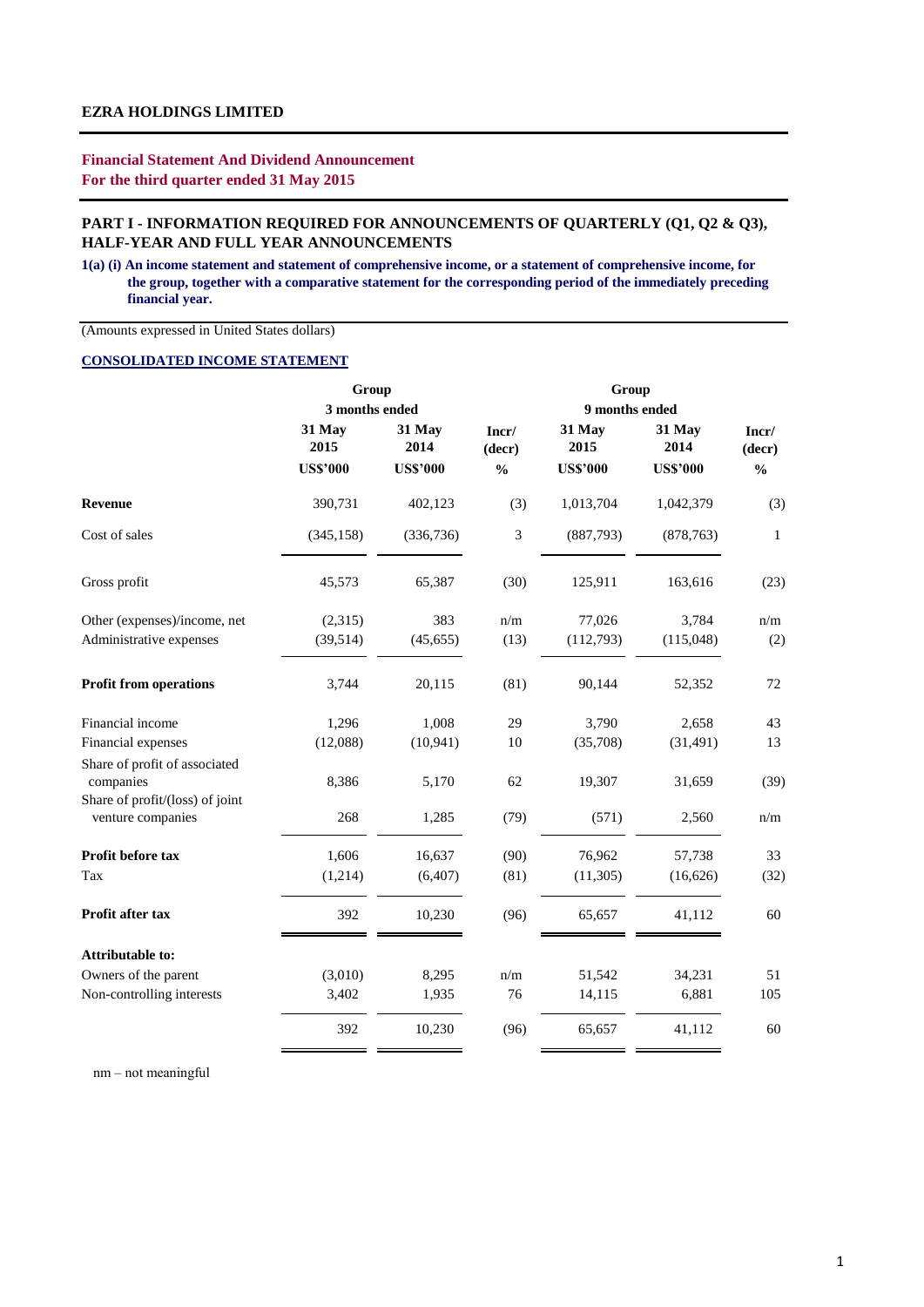# **CONSOLIDATED STATEMENT OF COMPREHENSIVE INCOME**

|                                                                                                                             | Group           |                 |                 |                 |                 |                 |
|-----------------------------------------------------------------------------------------------------------------------------|-----------------|-----------------|-----------------|-----------------|-----------------|-----------------|
|                                                                                                                             | 3 months ended  |                 |                 |                 |                 |                 |
|                                                                                                                             | 31 May<br>2015  | 31 May<br>2014  | Incr/<br>(decr) | 31 May<br>2015  | 31 May<br>2014  | Incr/<br>(decr) |
|                                                                                                                             | <b>US\$'000</b> | <b>US\$'000</b> | $\frac{0}{0}$   | <b>US\$'000</b> | <b>US\$'000</b> | $\frac{0}{0}$   |
| Profit after tax                                                                                                            | 392             | 10,230          | (96)            | 65,657          | 41,112          | 60              |
| Other comprehensive income:                                                                                                 |                 |                 |                 |                 |                 |                 |
| Exchange differences on translating<br>foreign operations<br>Reclassification of fair value reserves on                     | (780)           | 249             | n/m             | (5,867)         | 1,771           | n/m             |
| step-up of associated company included<br>in profit or loss<br>Reclassification of hedging reserves on                      |                 |                 | n/m             | (1,715)         |                 | n/m             |
| step-up of associated company included<br>in profit or loss                                                                 |                 |                 | n/m             | 199             |                 | n/m             |
| Fair value changes on cash flow hedges<br>Share of other comprehensive income of<br>associated companies and joint ventures | 1,591           | 1,554           | 2               | (9,278)         | 2,552           | n/m             |
| companies                                                                                                                   | 3,169           | 5,480           | (42)            | (1,894)         | 14,327          | n/m             |
| Other comprehensive income for the<br>financial period, net of tax                                                          | 3,980           | 7,283           | (45)            | (18, 555)       | 18,650          | n/m             |
| <b>TOTAL COMPREHENSIVE INCOME</b><br>FOR THE FINANCIAL PERIOD                                                               | 4,372           | 17,513          | (75)            | 47,102          | 59,762          | (21)            |
| Total comprehensive income attributable to:                                                                                 |                 |                 |                 |                 |                 |                 |
| Owners of the parent                                                                                                        | 1,073           | 15,578          | (93)            | 33,920          | 52,881          | (36)            |
| Non-controlling interests                                                                                                   | 3,299           | 1,935           | 70              | 13,182          | 6,881           | 92              |
|                                                                                                                             | 4,372           | 17,513          | (75)            | 47,102          | 59,762          | (21)            |
|                                                                                                                             |                 |                 |                 |                 |                 |                 |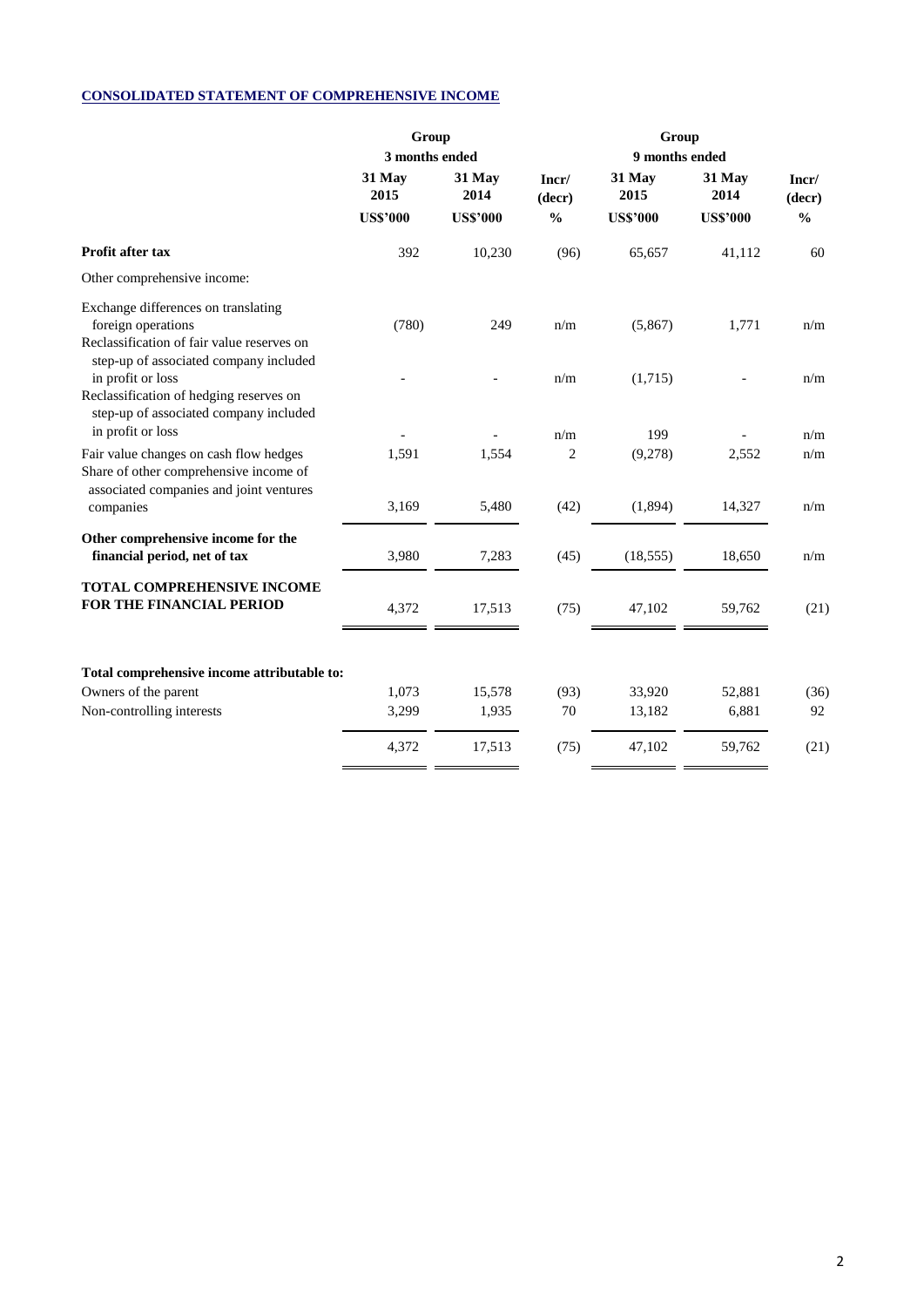# **Profit before tax was stated after (charging)/crediting:-**

|                                                                                                     | Group<br>3 months ended |                          |                          | Group<br>9 months ended |                          |                 |
|-----------------------------------------------------------------------------------------------------|-------------------------|--------------------------|--------------------------|-------------------------|--------------------------|-----------------|
|                                                                                                     | 31 May<br>2015          | 31 May<br>2014           | Incr/<br>(decr)          | 31 May<br>2015          | 31 May<br>2014           | Incr/<br>(decr) |
|                                                                                                     | <b>US\$'000</b>         | <b>US\$'000</b>          | $\frac{0}{0}$            | <b>US\$'000</b>         | <b>US\$'000</b>          | $\frac{0}{0}$   |
| Amortisation of other intangible assets                                                             | (211)                   | (211)                    | $\overline{\phantom{a}}$ | (634)                   | (631)                    | $\overline{0}$  |
| Depreciation of fixed assets                                                                        | (25, 635)               | (18, 167)                | 41                       | (69,038)                | (51, 671)                | 34              |
| Gain on disposal of fixed assets                                                                    | 155                     | 22                       | n/m                      | 1,223                   | 43                       | n/m             |
| Impairment loss on fixed assets                                                                     |                         | (519)                    | (100)                    | (10,000)                | (519)                    | n/m             |
| Fixed assets written off<br>Realised loss on derivative instruments,                                | (25)                    | (7)                      | n/m                      | (185)                   | (504)                    | (63)            |
| net                                                                                                 | (9,712)                 | (9)                      | n/m                      | (9,687)                 | (243)                    | n/m             |
| Gross dividend income from AFS investments<br>Gross dividend income from fair value                 |                         | $\overline{a}$           | n/m                      | 1,200                   | $\overline{a}$           | n/m             |
| through profit and loss ("FVTPL") investments<br>Fair value changes in respect of FVTPL             |                         | 32                       | (100)                    |                         | 180                      | (100)           |
| investments, net<br>Gain on dilution of interest in an associated                                   |                         | (161)                    | (100)                    |                         | 345                      | (100)           |
| company                                                                                             |                         | 2,711                    | (100)                    |                         | 5,098                    | (100)           |
| Foreign exchange gain/(loss), net                                                                   | 5,394                   | (2, 867)                 | n/m                      | 23,477                  | (5,829)                  | n/m             |
| Bad debts (written off)/recovered, net                                                              | (78)                    | $\blacksquare$           | n/m                      | 132                     | 491                      | (73)            |
| Allowance for of doubtful debts, net<br>Gain on bargain purchase on acquisition of                  | (3,021)                 | $\overline{\phantom{0}}$ | n/m                      | (2,798)                 | $\overline{\phantom{0}}$ | n/m             |
| subsidiaries <sup>(1)</sup><br>Realised loss on share of hedging reserves on                        |                         |                          | n/m                      | 106,333                 |                          | n/m             |
| step-up of associated companies to subsidiaries<br>Realised gain on share of fair value reserves on |                         |                          | n/m                      | (199)                   |                          | n/m             |
| step-up of associated companies to subsidiaries<br>Loss on step up of associated and joint venture  |                         | $\qquad \qquad -$        | n/m                      | 1,715                   |                          | n/m             |
| companies to subsidiaries                                                                           |                         |                          | n/m                      | (42, 304)               | $\overline{a}$           | n/m             |
| Impairment loss on goodwill                                                                         |                         |                          | n/m                      | (311)                   |                          | n/m             |

 $<sup>(1)</sup>$  The gain on bargain purchase on acquisition of subsidiaries is provisional and subject to change after the purchase price allocation</sup> exercise is completed in accordance to FRS 103 *Business Combination.*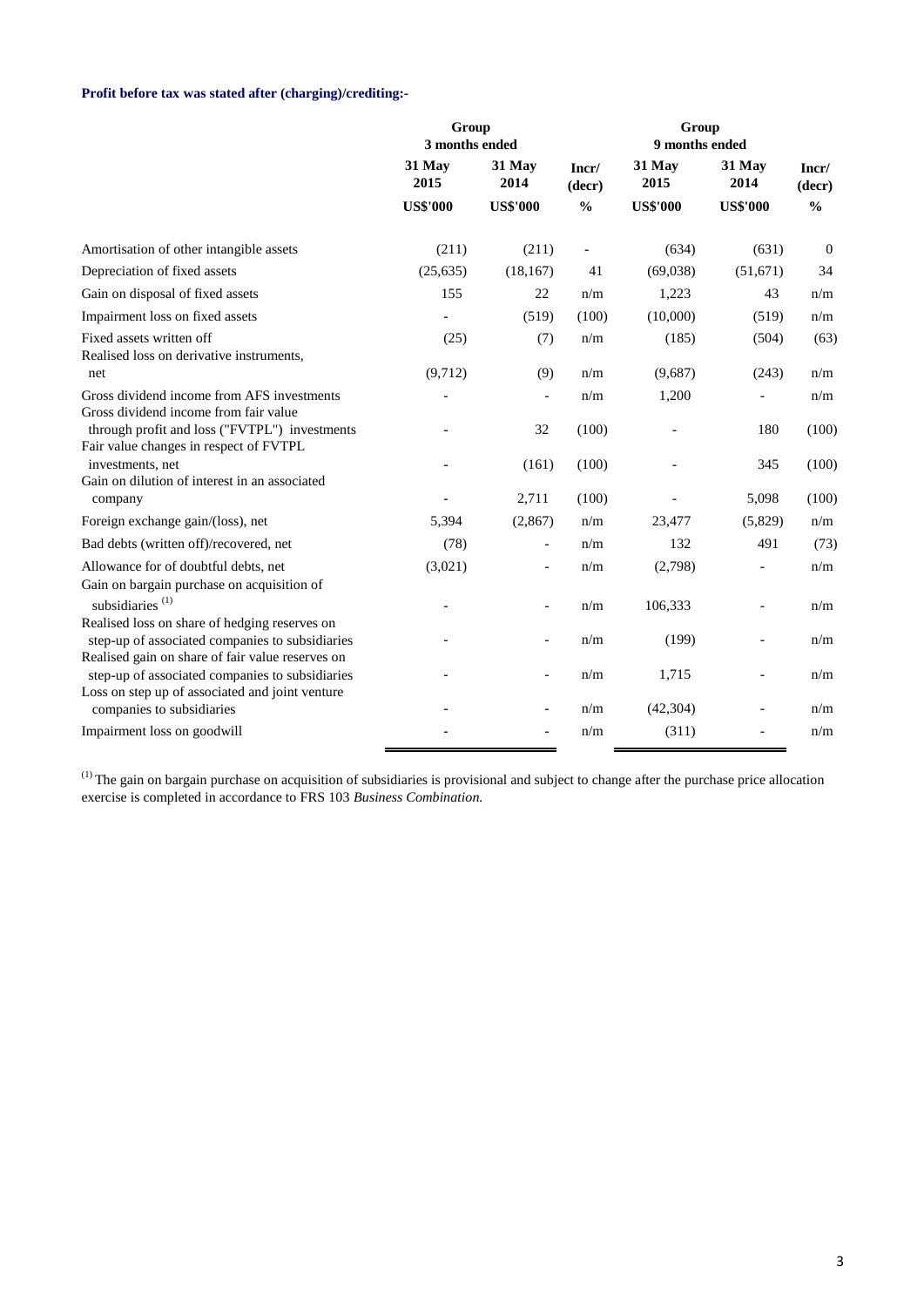### **statement as at the end of the immediately preceding financial year 1(b)(i) Statement of financial position (for the issuer and group), together with a comparative**

| (Amounts expressed in United States dollars)    |                 | Group             | Company         |                   |  |  |
|-------------------------------------------------|-----------------|-------------------|-----------------|-------------------|--|--|
|                                                 |                 |                   |                 |                   |  |  |
|                                                 | 31 May<br>2015  | 31 August<br>2014 | 31 May<br>2015  | 31 August<br>2014 |  |  |
|                                                 | <b>US\$'000</b> | <b>US\$'000</b>   | <b>US\$'000</b> | <b>US\$'000</b>   |  |  |
| <b>Non-current assets</b>                       |                 |                   |                 |                   |  |  |
| Fixed assets                                    | 1,946,349       | 1,593,955         | 1,017           | 1,468             |  |  |
| Goodwill                                        | 230,634         | 231,370           |                 |                   |  |  |
| Other intangible assets                         | 10,423          | 10,509            |                 |                   |  |  |
| Investments in subsidiaries                     |                 |                   | 446,313         | 306,965           |  |  |
| Investments in associated companies             | 388,438         | 187,765           |                 | 29,743            |  |  |
| Investments in joint venture companies          | 11,650          | 25,738            | 6,987           | 18,987            |  |  |
| Available for sale ("AFS") investments          | 3,113           | 3,075             | 3,075           | 3,075             |  |  |
| Long term receivable from subsidiaries          |                 |                   | 176,772         | 13,817            |  |  |
| Long term receivable from an associated company |                 | 48,080            |                 | 37,800            |  |  |
| Funding scheme pension                          | 211             | 48                |                 |                   |  |  |
| Other receivable                                | 28,300          |                   |                 |                   |  |  |
| Trade receivable                                | 50,097          | 49,621            |                 |                   |  |  |
| Deferred tax assets                             | 2,531           | 2,496             |                 |                   |  |  |
| <b>Current assets</b>                           |                 |                   |                 |                   |  |  |
| Assets held for sale                            | 141,727         | 120,298           | 101,785         | 101,785           |  |  |
| Inventories and work-in-progress                | 120,842         | 91,364            |                 |                   |  |  |
| Trade receivables                               | 383,276         | 546,406           |                 |                   |  |  |
| Other receivables                               | 45,569          | 36,517            | 4,192           | 1,969             |  |  |
| Other current assets                            | 166,125         | 69,042            | 497             | 536               |  |  |
| Balances due from                               |                 |                   |                 |                   |  |  |
| - subsidiaries                                  |                 |                   | 684,167         | 792,050           |  |  |
| - associated companies                          | 80,120          | 145,110           | 6,299           | 13,234            |  |  |
| - joint venture companies                       | 6,006           | 22,090            |                 | 6                 |  |  |
| Derivative financial instruments                | 127             | 615               |                 | 615               |  |  |
| Cash and cash equivalents                       | 179,708         | 174,365           | 9,227           | 94,827            |  |  |
| Cash pledged                                    | 39,364          | 4,528             |                 |                   |  |  |
|                                                 | 1,162,864       | 1,210,335         | 806,167         | 1,005,022         |  |  |
| <b>Current liabilities</b>                      |                 |                   |                 |                   |  |  |
| Trade payables                                  | 134,793         | 154,001           |                 |                   |  |  |
| Other payables                                  | 340,808         | 270,282           | 21,842          | 33,278            |  |  |
| Bills payable to banks                          | 325,901         | 228,585           | 36,182          | 56,601            |  |  |
| Deferred income                                 | 868             | 1,540             |                 |                   |  |  |
| Progress billings in excess of work-in-progress | 104,547         | 61,766            |                 |                   |  |  |
| Balances due to                                 |                 |                   |                 |                   |  |  |
| subsidiaries                                    |                 |                   | 69,705          | 40,278            |  |  |
| associated companies                            | 5,882           | 60,789            |                 |                   |  |  |
| joint venture companies                         | 2,500           | 2,500             | 2,500           | 2,500             |  |  |
| Derivative financial instruments                | 25,844          | 3,847             | 22,982          | 3,398             |  |  |
| Lease obligations                               | 2,083           | 1,054             |                 | 30                |  |  |
| Bank term loans                                 | 199,418         | 281,122           | 7,000           | 92,192            |  |  |
| Provision for tax                               | 13,212          | 17,734            | 729             | 2,125             |  |  |
|                                                 | 1,155,856       | 1,083,220         | 160,940         | 230,402           |  |  |
| Net current assets                              | 7,008           | 127,115           | 645,227         | 774,620           |  |  |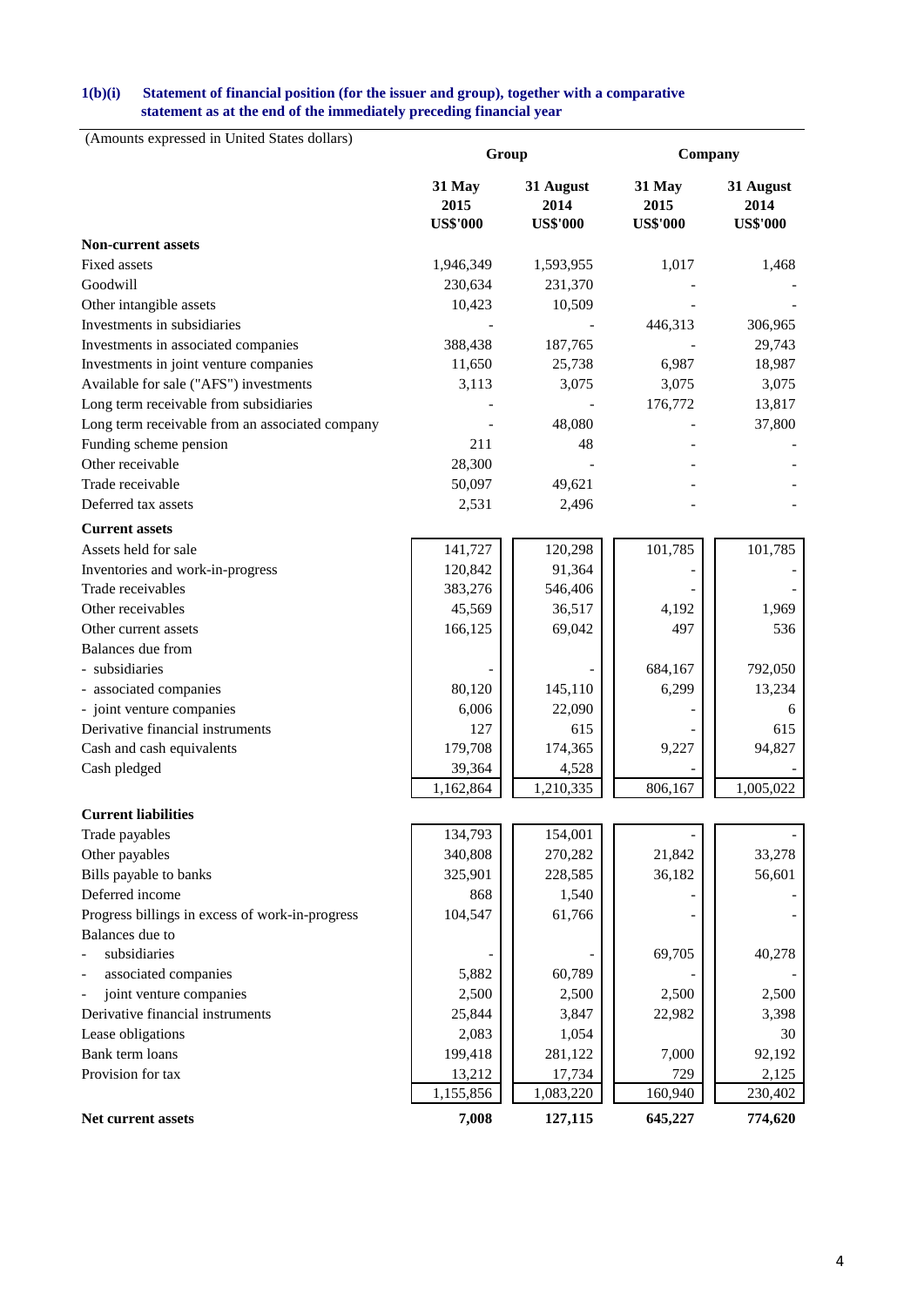## **statement as at the end of the immediately preceding financial year 1(b)(i) Statement of financial position (for the issuer and group), together with a comparative**

| (Amounts expressed in United States dollars) | Group<br>Company                  |                                      |                                   |                                      |  |  |  |
|----------------------------------------------|-----------------------------------|--------------------------------------|-----------------------------------|--------------------------------------|--|--|--|
|                                              |                                   |                                      |                                   |                                      |  |  |  |
|                                              | 31 May<br>2015<br><b>US\$'000</b> | 31 August<br>2014<br><b>US\$'000</b> | 31 May<br>2015<br><b>US\$'000</b> | 31 August<br>2014<br><b>US\$'000</b> |  |  |  |
| <b>Non-current liabilities</b>               |                                   |                                      |                                   |                                      |  |  |  |
| Other payables                               | (10,000)                          | (26,076)                             |                                   | (6,076)                              |  |  |  |
| Pension liability                            | (1, 494)                          | (1,297)                              |                                   |                                      |  |  |  |
| Deferred income                              | (10, 411)                         | (24, 442)                            |                                   |                                      |  |  |  |
| Lease obligations                            | (12, 149)                         | (811)                                |                                   |                                      |  |  |  |
| Bank term loans                              | (943, 563)                        | (665, 940)                           | (7,500)                           | (11,000)                             |  |  |  |
| Notes payable                                | (347, 111)                        | (374, 405)                           | (347, 111)                        | (374, 405)                           |  |  |  |
| Deferred tax liabilities                     | (1,667)                           | (1,032)                              |                                   |                                      |  |  |  |
| <b>NET ASSETS</b>                            | 1,352,359                         | 1,185,769                            | 924,780                           | 794,994                              |  |  |  |
| <b>EQUITY</b>                                |                                   |                                      |                                   |                                      |  |  |  |
| Share capital                                | 490,085                           | 490,085                              | 490,085                           | 490,085                              |  |  |  |
| Perpetual securities                         | 120,434                           | 123,047                              | 120,434                           | 123,047                              |  |  |  |
| Accumulated profits                          | 567,799                           | 523,716                              | 332,769                           | 190,976                              |  |  |  |
| Capital reserve                              | (55, 162)                         | (3,242)                              | (2,353)                           | (2,353)                              |  |  |  |
| Fair value adjustment reserve                |                                   | 4,951                                |                                   |                                      |  |  |  |
| Hedging reserve                              | (8,710)                           | 243                                  | (8,779)                           | 615                                  |  |  |  |
| <b>Translation reserve</b>                   | (6,225)                           | (1,622)                              |                                   |                                      |  |  |  |
| Treasury shares                              | (7, 376)                          | (7, 376)                             | (7,376)                           | (7, 376)                             |  |  |  |
|                                              | 1,100,845                         | 1,129,802                            | 924,780                           | 794,994                              |  |  |  |
| Non-controlling interests                    | 251,514                           | 55,967                               |                                   |                                      |  |  |  |
| <b>TOTAL EQUITY</b>                          | 1,352,359                         | 1,185,769                            | 924,780                           | 794,994                              |  |  |  |
|                                              |                                   |                                      |                                   |                                      |  |  |  |

## **1(b)(ii) Aggregate amount of group's borrowings and debt securities**

|                                                       | 31 May 2015                       |                              | 31 August 2014                    |                                     |  |
|-------------------------------------------------------|-----------------------------------|------------------------------|-----------------------------------|-------------------------------------|--|
|                                                       | <b>Secured</b><br><b>US\$'000</b> | Unsecured<br><b>US\$'000</b> | <b>Secured</b><br><b>US\$'000</b> | <b>Unsecured</b><br><b>US\$'000</b> |  |
| Amount repayable in one year or less, or on<br>demand | 288,016                           | 239.386                      | 302.316                           | 208,445                             |  |
| Amount repayable after one year                       | 901,709                           | 401,114                      | 653.155                           | 388,001                             |  |

### **Details of any collaterals**

equipments and cash deposits of the Group. The above term loans and bills payable are secured by way of legal mortgages on the vessels, leasehold property,

Certain motor vehicles and vessel are under finance lease arrangements.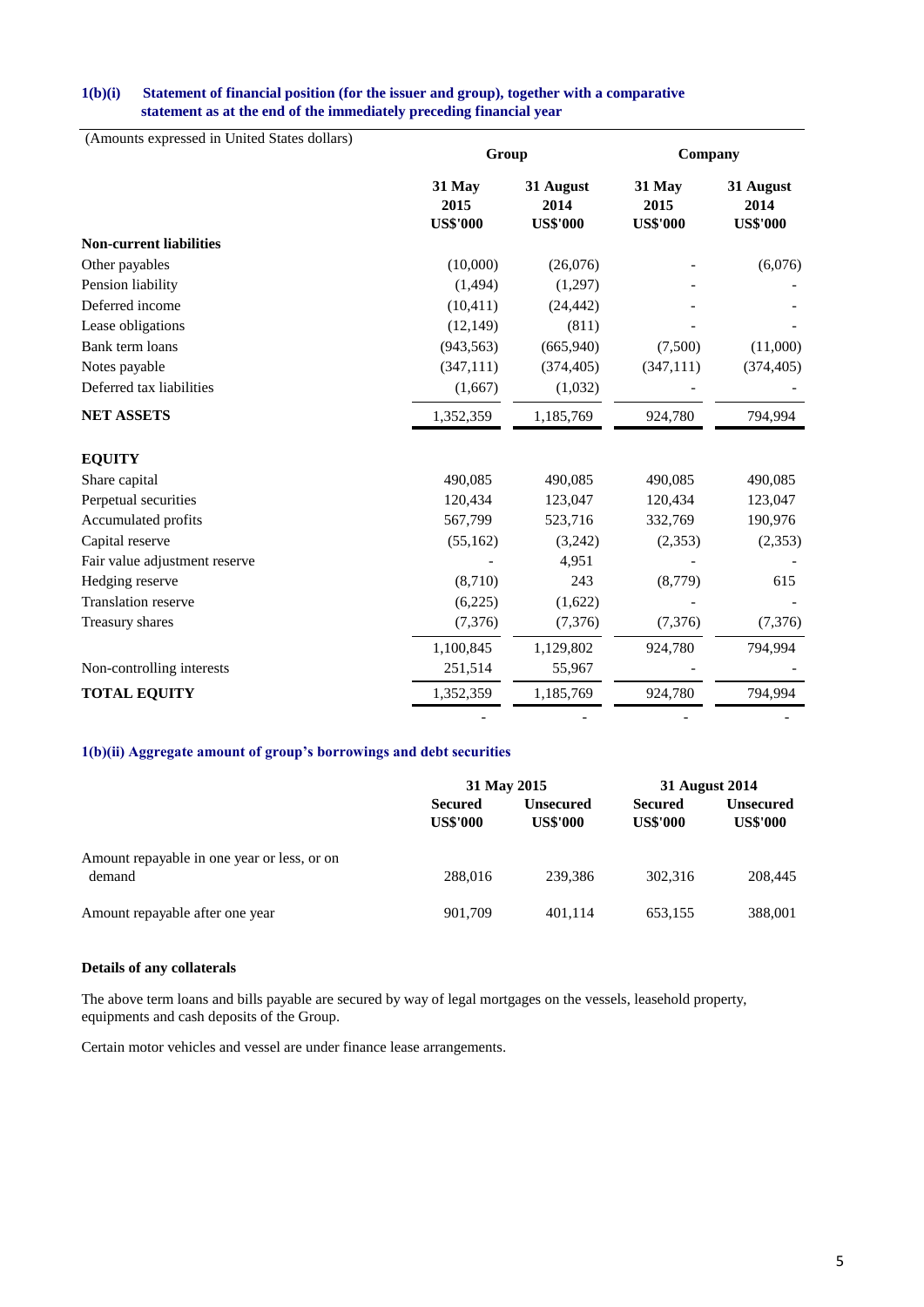#### **1(c) A statement of cashflows (for the group), together with a comparative statement for the corresponding period of the immediately preceding financial year**

|                                                                                  | Group           |                    | Group           |                  |  |  |
|----------------------------------------------------------------------------------|-----------------|--------------------|-----------------|------------------|--|--|
|                                                                                  | 3 months ended  |                    |                 | 9 months ended   |  |  |
|                                                                                  | 31 May<br>2015  | 31 May<br>2014     | 31 May<br>2015  | 31 May<br>2014   |  |  |
|                                                                                  | <b>US\$'000</b> | <b>US\$'000</b>    | <b>US\$'000</b> | <b>US\$'000</b>  |  |  |
| <b>Cash flows from operating activities</b>                                      |                 |                    |                 |                  |  |  |
| Profit before tax                                                                | 1,606           | 16,637             | 76,962          | 57,738           |  |  |
| Adjustments:                                                                     |                 |                    |                 |                  |  |  |
| Depreciation of fixed assets                                                     | 25,635          | 18,167             | 69,038          | 51,671           |  |  |
| Impairment loss on fixed assets                                                  |                 | 519                | 10,000          | 519              |  |  |
| Fixed assets written off                                                         | 25              | 7                  | 185             | 504              |  |  |
| Amortisation of other intangible assets                                          | 211             | 211                | 634             | 631              |  |  |
| Gain on disposal of fixed assets                                                 | (155)           | (22)               | (1,223)         | (43)             |  |  |
| Share of profit of associated companies                                          | (8,386)         | (5,170)            | (19, 307)       | (31,659)         |  |  |
| Share of (profit)/loss of joint venture companies                                | (268)           | (1,285)            | 571             | (2,560)          |  |  |
| Gain on dilution of interest in an associated company                            |                 | (2,711)            |                 | (5,098)          |  |  |
| Realised loss on derivative financial                                            |                 |                    |                 |                  |  |  |
| instruments, net                                                                 | 9,712           | 9                  | 9,687           | 243              |  |  |
| Fair value changes in respect of FVTPL investments, net                          |                 | 161                |                 | (345)            |  |  |
| Unrealised exchange (gain)/loss                                                  | (5,933)         | 980                | (19, 546)       | (1,049)          |  |  |
| Interest expense                                                                 | 12,088          | 10,941             | 35,708          | 31,491           |  |  |
| Interest income                                                                  | (1,296)         | (1,008)            | (3,790)         | (2,658)          |  |  |
| Gross dividend income from AFS investments                                       |                 |                    | (1,200)         |                  |  |  |
| Gross dividend income from FVTPL investments                                     |                 | (32)               |                 | (180)            |  |  |
| Bad debts written off/(recovered), net                                           | 78              |                    | (132)           | (491)            |  |  |
| Allowance for doubtful debts, net                                                | 3,021           |                    | 2,798           |                  |  |  |
| Realised loss on share of hedging reserves on step up of                         |                 |                    |                 |                  |  |  |
| associated companies to subsidiaries                                             |                 |                    | 199             |                  |  |  |
| Realised gain on share of fair value reserves on                                 |                 |                    |                 |                  |  |  |
| step-up of associated companies to subsidiaries                                  |                 |                    | (1,715)         |                  |  |  |
| Gain on bargain purchase on acquisition of subsidiaries                          |                 |                    | (106, 333)      |                  |  |  |
| Loss on step up of associate and joint venture companies<br>to subsidiaries      |                 |                    | 42,304          |                  |  |  |
| Impairment loss on goodwill                                                      |                 |                    | 311             |                  |  |  |
|                                                                                  |                 |                    |                 |                  |  |  |
| Operating profit before working capital changes                                  | 36,338          | 37,404             | 95,151          | 98,714           |  |  |
| (Increase)/decrease in:                                                          |                 |                    |                 |                  |  |  |
| Inventories and work-in-progress                                                 | (5,529)         | 1,775              | (17, 965)       | (15, 428)        |  |  |
| Trade receivables                                                                | 61,462          | (50, 736)          | 195,364         | (68, 478)        |  |  |
| Other receivables and other current assets<br>Due from associated companies, net | 12,001          | 15,312             | (97, 197)       | (25, 135)        |  |  |
| Due from joint venture companies, net                                            | 9,704           | (2, 488)<br>20,029 | 12,956<br>5,784 | (4,521)<br>6,950 |  |  |
|                                                                                  |                 |                    |                 |                  |  |  |
| (Decrease)/increase in:                                                          |                 |                    |                 |                  |  |  |
| Trade payables                                                                   | (50, 154)       | (23,026)           | (38, 793)       | (63, 973)        |  |  |
| Other payables                                                                   | 56,703          | 46,909             | (41, 652)       | 107,879          |  |  |
| Progress billings in excess of work-in-progress                                  | (25,581)        | (9,046)            | 42,782          | 75,933           |  |  |
| Cash generated from operations                                                   | 94,944          | 36,133             | 156,430         | 111,941          |  |  |
| Interest paid                                                                    | (15,359)        | (13, 499)          | (35,907)        | (38, 396)        |  |  |
| Interest income received                                                         | 954             | 843                | 3,015           | 2,273            |  |  |
| Tax paid                                                                         | (3,182)         | (6, 877)           | (19,033)        | (16,988)         |  |  |
| Net cash generated from operating activities                                     | 77,357          | 16,600             | 104,505         | 58,830           |  |  |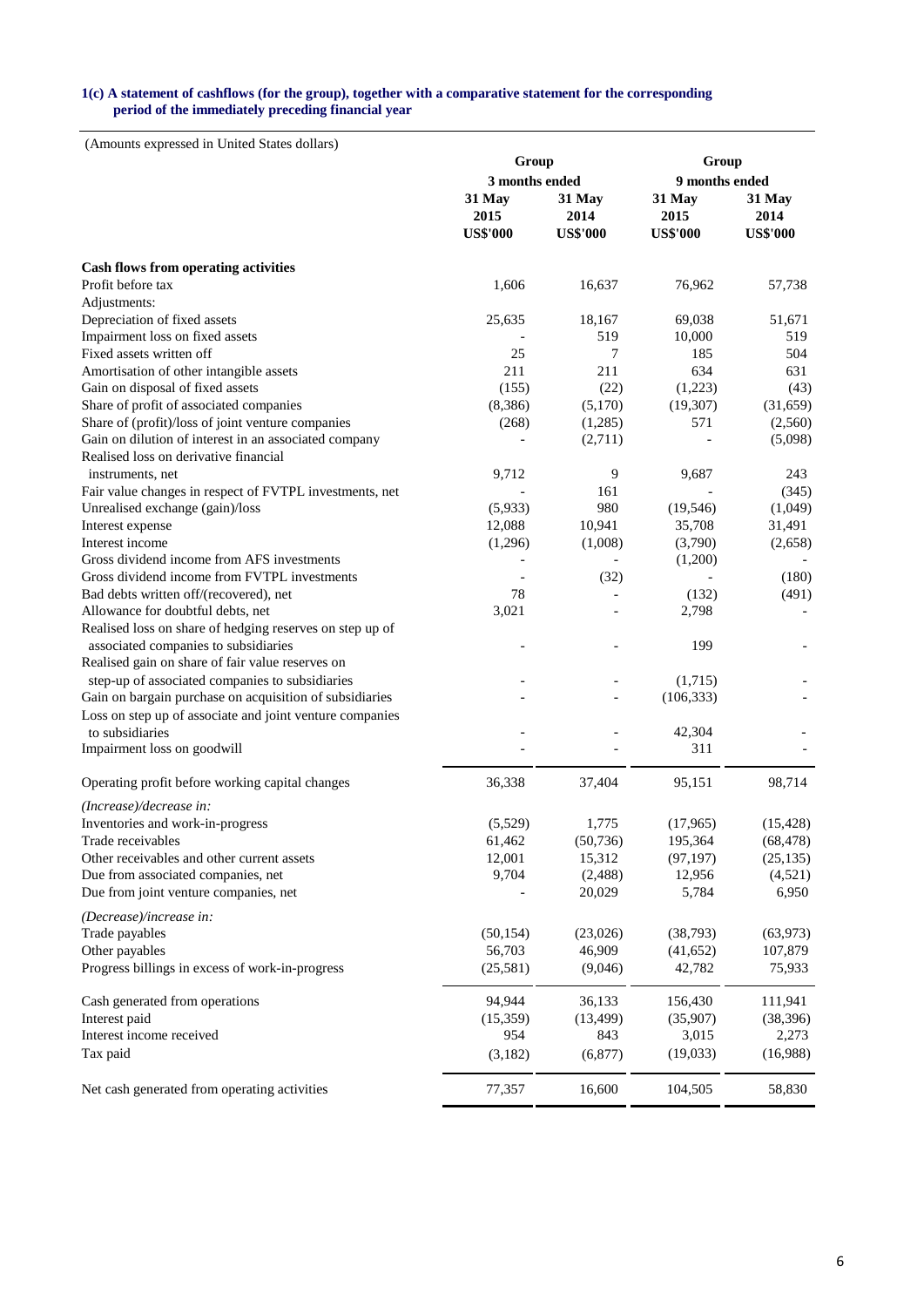#### **1(c) A statement of cashflows (for the group), together with a comparative statement for the corresponding period of the immediately preceding financial year**

| $(2 \text{ individuals})$                            | Group                             |                                   | Group                             |                                   |  |  |
|------------------------------------------------------|-----------------------------------|-----------------------------------|-----------------------------------|-----------------------------------|--|--|
|                                                      | 3 months ended                    |                                   | 9 months ended                    |                                   |  |  |
|                                                      | 31 May<br>2015<br><b>US\$'000</b> | 31 May<br>2014<br><b>US\$'000</b> | 31 May<br>2015<br><b>US\$'000</b> | 31 May<br>2014<br><b>US\$'000</b> |  |  |
|                                                      |                                   |                                   |                                   |                                   |  |  |
| <b>Cash flows from investing activities</b>          |                                   |                                   |                                   |                                   |  |  |
| Purchase of fixed assets                             | (102, 540)                        | (104, 244)                        | (235, 872)                        | (273, 398)                        |  |  |
| Purchase of intangible asset                         | (549)                             |                                   | (549)                             |                                   |  |  |
| Proceeds from disposal of fixed assets               | 7                                 | 33                                | 4,422                             | 51                                |  |  |
| Proceeds from disposal of assets held for sale       |                                   |                                   | 15,300                            |                                   |  |  |
| Proceeds from disposal of FVTPL investments          |                                   | 2,627                             |                                   | 2,627                             |  |  |
| Dividend received (net) from FVTPL investments       |                                   | 32                                |                                   | 180                               |  |  |
| Dividend received (net) from an associated company   | 30                                |                                   | 8,859                             |                                   |  |  |
| Dividend received (net) from joint venture companies |                                   |                                   |                                   | 605                               |  |  |
| Dividend received (net) from AFS investment          |                                   |                                   | 1,200                             |                                   |  |  |
| Increase in cash pledged                             | (4,375)                           | (21)                              | (4, 836)                          | (2,647)                           |  |  |
| Acquisition of subsidiaries, net of cash paid        |                                   |                                   | 25,206                            |                                   |  |  |
| Interest paid and capitalised as fixed assets        |                                   |                                   |                                   |                                   |  |  |
| and assets held for sale                             | (3,582)                           | (2, 264)                          | (8,500)                           | (6,257)                           |  |  |
| Net cash used in from investing activities           | (111,009)                         | (103, 837)                        | (194, 770)                        | (278, 839)                        |  |  |
| <b>Cash flows from financing activities</b>          |                                   |                                   |                                   |                                   |  |  |
| Proceeds from/(repayment of) bills payable, net      | 2,565                             | (32,033)                          | 27,443                            | 16,454                            |  |  |
| Repayment of lease obligations, net                  | (698)                             | (257)                             | (2,113)                           | (794)                             |  |  |
| Proceeds from bank term loans                        | 167,149                           | 149,550                           | 370,032                           | 370,844                           |  |  |
| Repayment of bank term loans                         | (98, 738)                         | (121,062)                         | (336, 349)                        | (175, 216)                        |  |  |
| Payment for derivative financial instruments, net    | (9,711)                           | (243)                             | (9,686)                           | (243)                             |  |  |
| Redemption of convertible bonds                      |                                   |                                   |                                   | (50,000)                          |  |  |
| Acquisition of non-controlling interests             |                                   |                                   | (718)                             |                                   |  |  |
| Proceeds from issuance of new ordinary shares by     |                                   |                                   |                                   |                                   |  |  |
| subsidiaries, net of transaction costs               |                                   |                                   | 59,899                            |                                   |  |  |
| Proceeds from issuance of fixed rate notes, net of   |                                   |                                   |                                   |                                   |  |  |
| transaction costs                                    |                                   | 74,978                            |                                   | 94,587                            |  |  |
| Payment for perpetual securities distribution        | (4,777)                           | (5,137)                           | (10,072)                          | (10, 327)                         |  |  |
| Payment of dividend on ordinary shares               |                                   |                                   |                                   | (3,814)                           |  |  |
| Payment of dividend by subsidiary company to non-    |                                   |                                   |                                   |                                   |  |  |
| controlling interest                                 |                                   |                                   | (969)                             | (1, 541)                          |  |  |
| Net cash generated from financing activities         | 55,790                            | 65,796                            | 97,467                            | 239,950                           |  |  |
| Net increase/(decrease) in cash and cash equivalents | 22,138                            | (21, 441)                         | 7,202                             | 19,941                            |  |  |
| Effects of exchange on cash and cash equivalents     | (422)                             | 250                               | (1,859)                           | 402                               |  |  |
| Cash and cash equivalents at beginning of            |                                   |                                   |                                   |                                   |  |  |
| financial period                                     | 157,992                           | 214,612                           | 174,365                           | 173,078                           |  |  |
| Cash and cash equivalents at end of                  |                                   |                                   |                                   |                                   |  |  |
| financial period                                     | 179,708                           | 193,421                           | 179,708                           | 193,421                           |  |  |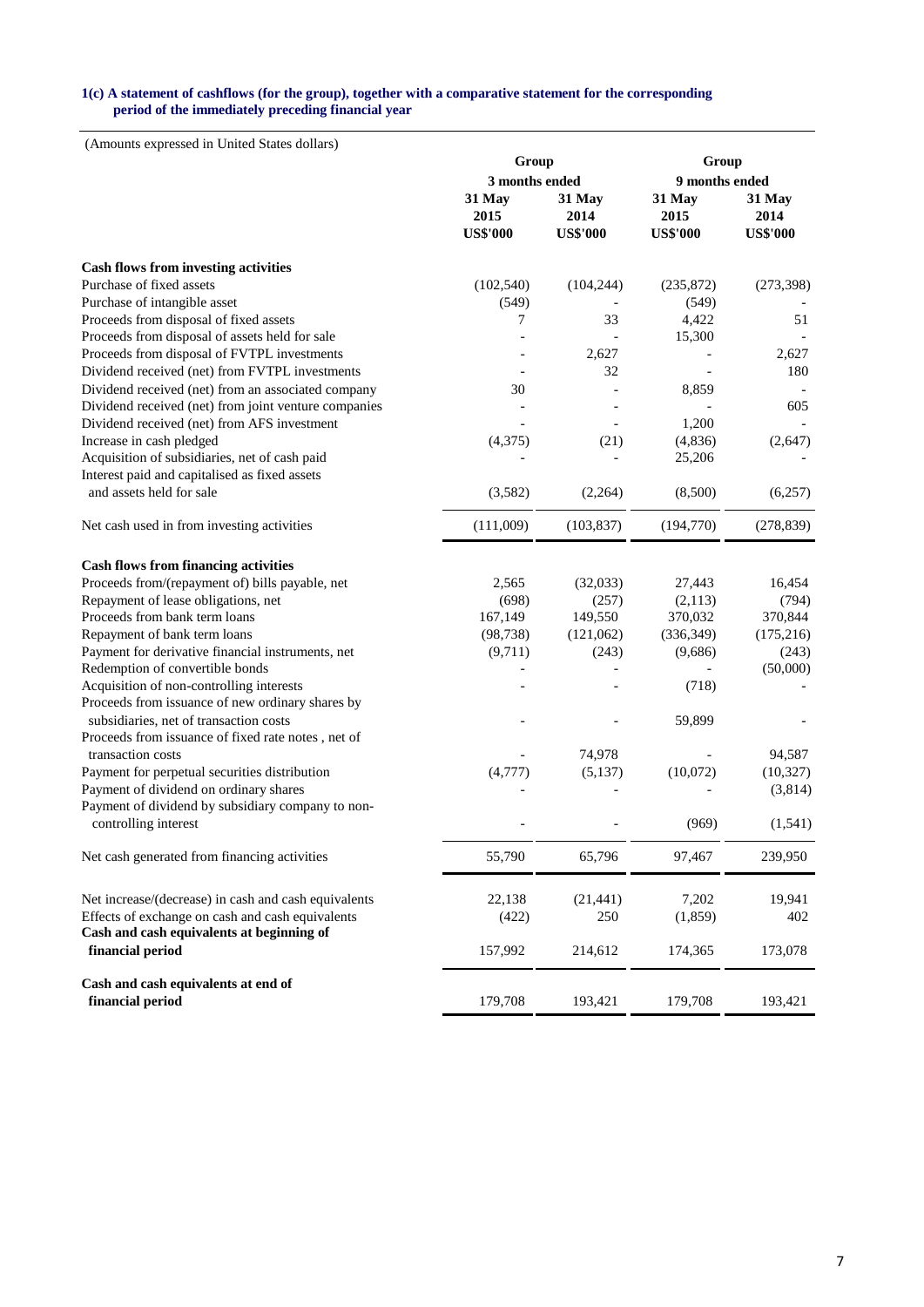#### **shareholders, together with a comparative statement for the corresponding period of the immediately preceding financial year 1(d)(i) A statement (for the issuer and group) showing either (i) all changes in equity or (ii) changes in equity other than those arising from capitalisation issues and distributions to**

| Group                                                                    |                                            |                                            |                                           |                                       | Attributable to owners of the parent                          |                                       |                                                  |                                              |                                                                                      |                                                     |                                           |
|--------------------------------------------------------------------------|--------------------------------------------|--------------------------------------------|-------------------------------------------|---------------------------------------|---------------------------------------------------------------|---------------------------------------|--------------------------------------------------|----------------------------------------------|--------------------------------------------------------------------------------------|-----------------------------------------------------|-------------------------------------------|
|                                                                          | <b>Share</b><br>capital<br><b>US\$'000</b> | Perpetual<br>securities<br><b>US\$'000</b> | Accumulated<br>profits<br><b>US\$'000</b> | Capital<br>reserve<br><b>US\$'000</b> | <b>Fair value</b><br>adjustment<br>reserve<br><b>US\$'000</b> | Hedging<br>reserve<br><b>US\$'000</b> | <b>Translation</b><br>reserve<br><b>US\$'000</b> | <b>Treasury</b><br>shares<br><b>US\$'000</b> | <b>Total equity</b><br>attributable<br>to owners of<br>the parent<br><b>US\$'000</b> | Non-<br>controlling<br>interests<br><b>US\$'000</b> | <b>Total</b><br>equity<br><b>US\$'000</b> |
| <b>Balance at 1 September 2013</b>                                       | 490,085                                    | 122,940                                    | 492,695                                   | (3,210)                               | 3,491                                                         | (2,790)                               | (4,674)                                          | (7,376)                                      | 1,091,161                                                                            | 48,755                                              | 1,139,916                                 |
| Total comprehensive income<br>for the financial period                   |                                            |                                            | 34,231                                    | 51                                    | 12,636                                                        | 2,516                                 | 3,447                                            |                                              | 52,881                                                                               | 6,881                                               | 59,762                                    |
| Accrued perpetual securities distribution                                |                                            | 7,787                                      | (7, 787)                                  |                                       |                                                               |                                       |                                                  |                                              |                                                                                      |                                                     |                                           |
| Payment of perpetual securities distribution                             |                                            | (10, 327)                                  |                                           |                                       |                                                               |                                       |                                                  | $\sim$                                       | (10, 327)                                                                            | ٠                                                   | (10, 327)                                 |
| Payment of dividend on ordinary shares                                   |                                            | $\overline{\phantom{a}}$                   | (3,814)                                   |                                       |                                                               |                                       |                                                  | $\overline{\phantom{a}}$                     | (3,814)                                                                              | $\overline{\phantom{a}}$                            | (3,814)                                   |
| Payment of dividend by subsidiary company to<br>non-controlling interest |                                            |                                            |                                           |                                       |                                                               |                                       |                                                  |                                              | ۰.                                                                                   | (1, 541)                                            | (1, 541)                                  |
| Total transactions with owners in<br>their capacity as owners            |                                            | (2,540)                                    | (11,601)                                  |                                       |                                                               | $\overline{\phantom{a}}$              |                                                  | $\overline{\phantom{a}}$                     | (14, 141)                                                                            | (1, 541)                                            | (15,682)                                  |
| Balance at 31 May 2014                                                   | 490,085                                    | 120,400                                    | 515,325                                   | (3,159)                               | 16,127                                                        | (274)                                 | (1,227)                                          | (7, 376)                                     | 1,129,901                                                                            | 54,095                                              | ,183,996                                  |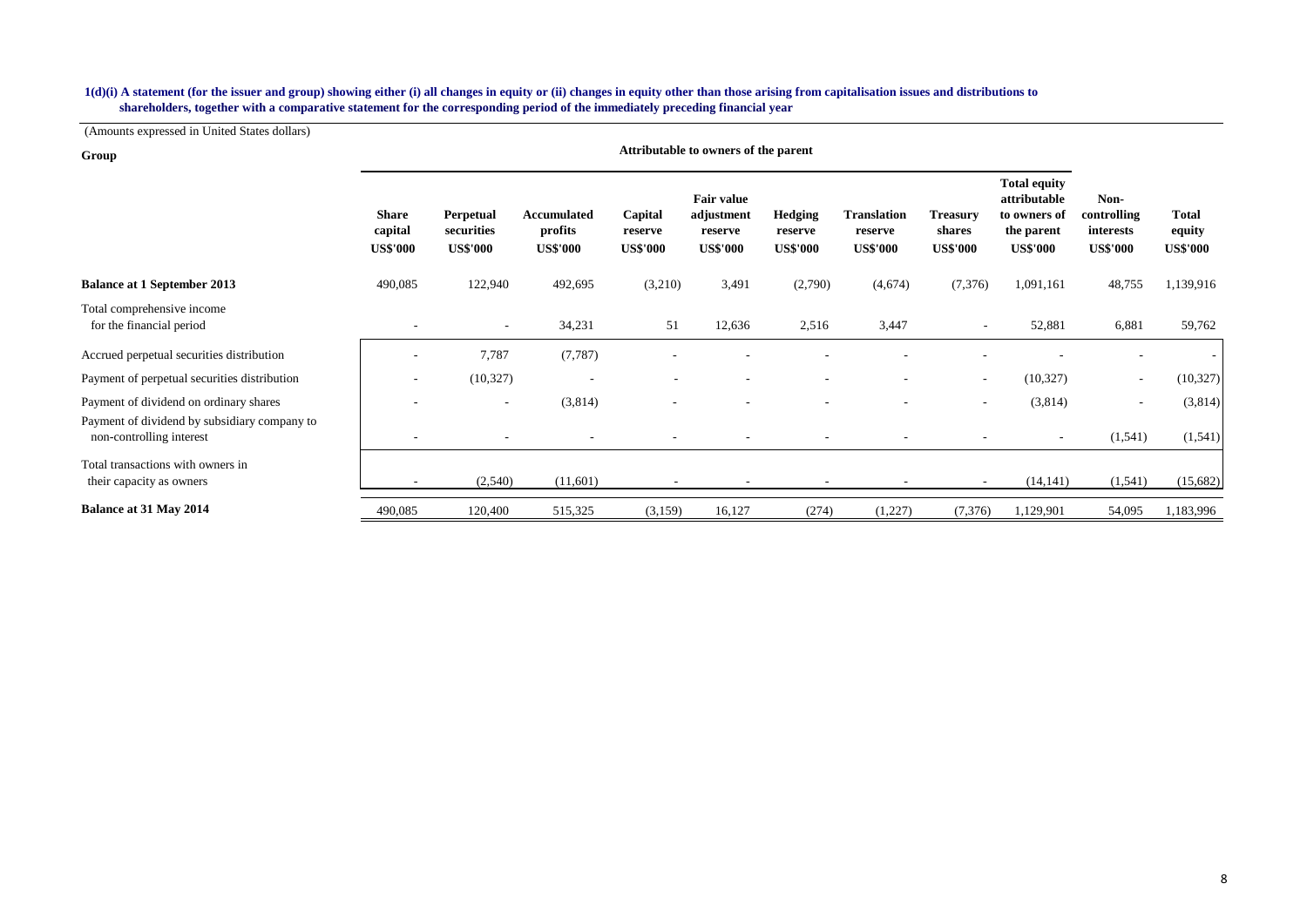#### **shareholders, together with a comparative statement for the corresponding period of the immediately preceding financial year 1(d)(i) A statement (for the issuer and group) showing either (i) all changes in equity or (ii) changes in equity other than those arising from capitalisation issues and distributions to**

| Group                                                                                                 | Attributable to owners of the parent       |                                            |                                                  |                                       |                                                        |                                       |                                                  |                                              |                                                                                      |                                                     |                                           |
|-------------------------------------------------------------------------------------------------------|--------------------------------------------|--------------------------------------------|--------------------------------------------------|---------------------------------------|--------------------------------------------------------|---------------------------------------|--------------------------------------------------|----------------------------------------------|--------------------------------------------------------------------------------------|-----------------------------------------------------|-------------------------------------------|
|                                                                                                       | <b>Share</b><br>capital<br><b>US\$'000</b> | Perpetual<br>securities<br><b>US\$'000</b> | <b>Accumulated</b><br>profits<br><b>US\$'000</b> | Capital<br>reserve<br><b>US\$'000</b> | Fair value<br>adjustment<br>reserve<br><b>US\$'000</b> | Hedging<br>reserve<br><b>US\$'000</b> | <b>Translation</b><br>reserve<br><b>US\$'000</b> | <b>Treasury</b><br>shares<br><b>US\$'000</b> | <b>Total equity</b><br>attributable<br>to owners of<br>the parent<br><b>US\$'000</b> | Non-<br>controlling<br>interests<br><b>US\$'000</b> | <b>Total</b><br>equity<br><b>US\$'000</b> |
| <b>Balance at 1 September 2014</b>                                                                    | 490,085                                    | 123,047                                    | 523,716                                          | (3,242)                               | 4,951                                                  | 243                                   | (1,622)                                          | (7, 376)                                     | 1,129,802                                                                            | 55,967                                              | 1,185,769                                 |
| Total comprehensive income<br>for the financial period                                                |                                            | ٠                                          | 51,542                                           | 885                                   | (4,951)                                                | (8,953)                               | (4,603)                                          |                                              | 33,920                                                                               | 13,182                                              | 47,102                                    |
| Accrued perpetual securities distribution                                                             |                                            | 7,459                                      | (7, 459)                                         |                                       |                                                        |                                       |                                                  |                                              |                                                                                      |                                                     |                                           |
| Payment of perpetual securities distribution                                                          |                                            | (10,072)                                   |                                                  |                                       |                                                        |                                       |                                                  |                                              | (10,072)                                                                             |                                                     | (10,072)                                  |
| Payment of dividend by subsidiary company to<br>non-controlling interest                              |                                            |                                            |                                                  |                                       |                                                        |                                       |                                                  |                                              |                                                                                      | (969)                                               | (969)                                     |
| Total transactions with owners in<br>their capacity as owners                                         |                                            | (2,613)                                    | (7, 459)                                         |                                       |                                                        |                                       |                                                  |                                              | (10,072)                                                                             | (969)                                               | (11,041)                                  |
| Dilution of equity interest in subsidiaries to non-<br>controlling interest without change in control |                                            |                                            | $\sim$                                           | (53, 155)                             |                                                        |                                       |                                                  |                                              | (53, 155)                                                                            | 184,402                                             | 131,247                                   |
| Acquisition of non-controlling interest in<br>subsidiaries                                            |                                            |                                            |                                                  | 350                                   |                                                        |                                       |                                                  |                                              | 350                                                                                  | (1,068)                                             | (718)                                     |
| Total changes in ownership interests in<br>subsidiaries                                               |                                            |                                            |                                                  | (52, 805)                             |                                                        |                                       |                                                  |                                              | (52, 805)                                                                            | 183,334                                             | 130,529                                   |
| Balance at 31 May 2015                                                                                | 490,085                                    | 120,434                                    | 567,799                                          | (55, 162)                             |                                                        | (8,710)                               | (6,225)                                          | (7, 376)                                     | 1,100,845                                                                            | 251,514                                             | 1,352,359                                 |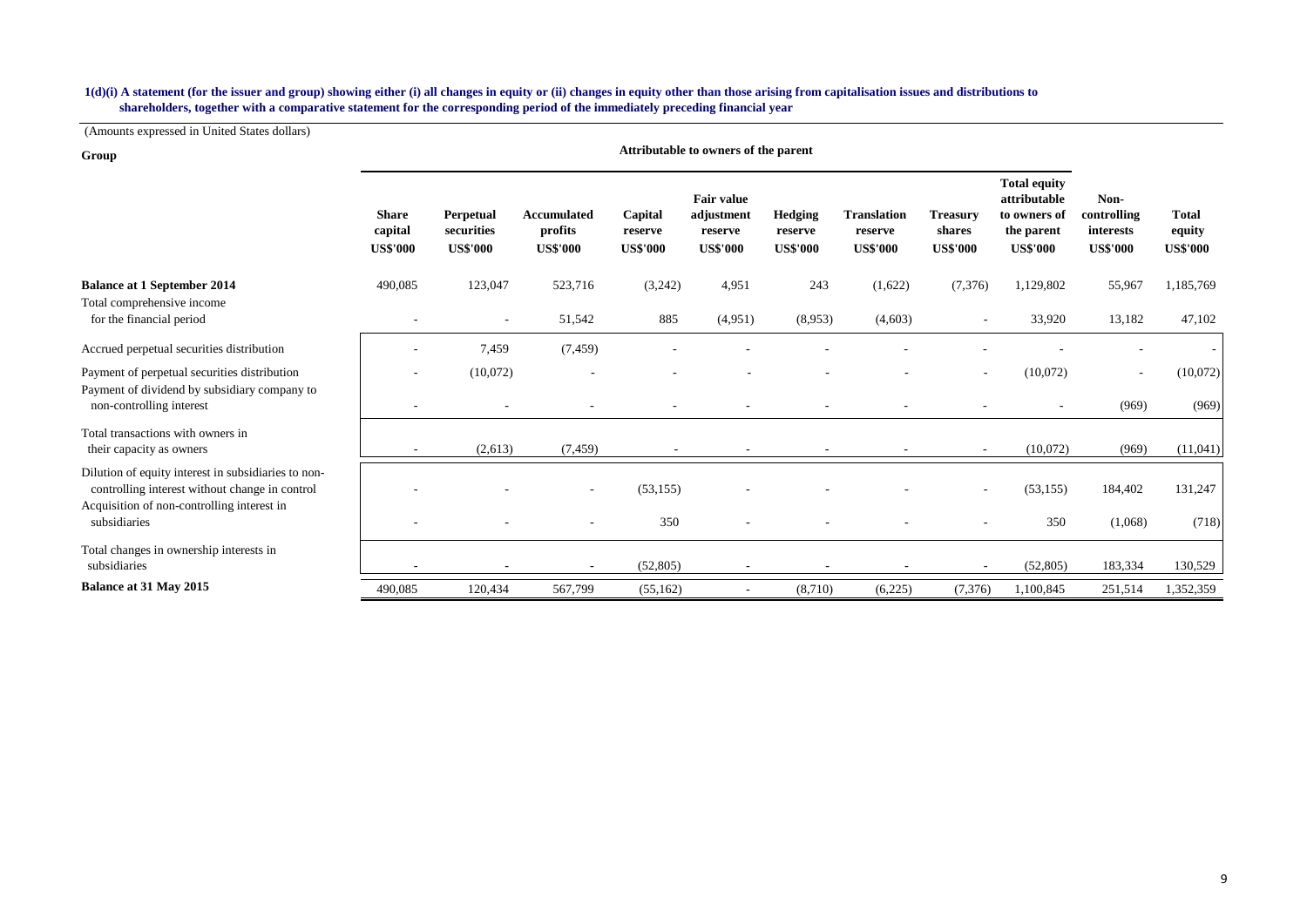# **and distributions to shareholders, together with a comparative statement for the corresponding period of the immediately preceding financial year 1(d)(i) A statement (for the issuer and group) showing either (i) all changes in equity or (ii) changes in equity other than those arising from capitalisation issues**

| Company                                                              | Attributable to equity owners of the parent |                                            |                                                  |                                       |                                              |                                             |                                              |                                           |  |  |
|----------------------------------------------------------------------|---------------------------------------------|--------------------------------------------|--------------------------------------------------|---------------------------------------|----------------------------------------------|---------------------------------------------|----------------------------------------------|-------------------------------------------|--|--|
|                                                                      | <b>Share</b><br>capital<br><b>US\$'000</b>  | Perpetual<br>securities<br><b>US\$'000</b> | <b>Accumulated</b><br>profits<br><b>US\$'000</b> | Capital<br>reserve<br><b>US\$'000</b> | <b>Hedging</b><br>reserve<br><b>US\$'000</b> | <b>Total</b><br>reserves<br><b>US\$'000</b> | <b>Treasury</b><br>shares<br><b>US\$'000</b> | <b>Total</b><br>equity<br><b>US\$'000</b> |  |  |
| <b>Balance at 1 September 2013</b>                                   | 490,085                                     | 122,940                                    | 205,073                                          | (2,353)                               | (2,554)                                      | 200,166                                     | (7,376)                                      | 805,815                                   |  |  |
| Total comprehensive income for<br>the financial period               |                                             | $\overline{\phantom{a}}$                   | (21,050)                                         | $\overline{\phantom{a}}$              | 2,553                                        | (18, 497)                                   | $\blacksquare$                               | (18, 497)                                 |  |  |
| Accrued perpetual securities distribution                            |                                             | 7,787                                      | (7, 787)                                         |                                       |                                              | (7, 787)                                    |                                              |                                           |  |  |
| Payment of perpetual securities distribution                         |                                             | (10, 327)                                  |                                                  |                                       |                                              |                                             |                                              | (10,327)                                  |  |  |
| Payment of dividend on ordinary shares                               |                                             |                                            | (3,814)                                          |                                       |                                              | (3,814)                                     |                                              | (3,814)                                   |  |  |
| Total transactions with owners in<br>their capacity as owners        |                                             | (2,540)                                    | (11,601)                                         |                                       |                                              | (11,601)                                    | ٠                                            | (14, 141)                                 |  |  |
| <b>Balance at 31 May 2014</b>                                        | 490,085                                     | 120,400                                    | 172,422                                          | (2, 353)                              | (1)                                          | 170,068                                     | (7, 376)                                     | 773,177                                   |  |  |
| <b>Balance at 1 September 2014</b><br>Total comprehensive income for | 490,085                                     | 123,047                                    | 190,976                                          | (2,353)                               | 615                                          | 189,238                                     | (7,376)                                      | 794,994                                   |  |  |
| the financial period                                                 |                                             |                                            | 149,252                                          |                                       | (9,394)                                      | 139,858                                     | $\overline{\phantom{0}}$                     | 139,858                                   |  |  |
| Accrued perpetual securities distribution                            |                                             | 7,459                                      | (7, 459)                                         |                                       |                                              | (7, 459)                                    |                                              |                                           |  |  |
| Payment of perpetual securities distribution                         |                                             | (10,072)                                   |                                                  |                                       |                                              |                                             |                                              | (10,072)                                  |  |  |
| Total transactions with owners in<br>their capacity as owners        | $\blacksquare$                              | (2,613)                                    | (7, 459)                                         | $\overline{\phantom{a}}$              | $\overline{\phantom{a}}$                     | (7, 459)                                    | $\overline{\phantom{a}}$                     | (10,072)                                  |  |  |
| Balance at 31 May 2015                                               | 490,085                                     | 120,434                                    | 332,769                                          | (2, 353)                              | (8,779)                                      | 321,637                                     | (7,376)                                      | 924,780                                   |  |  |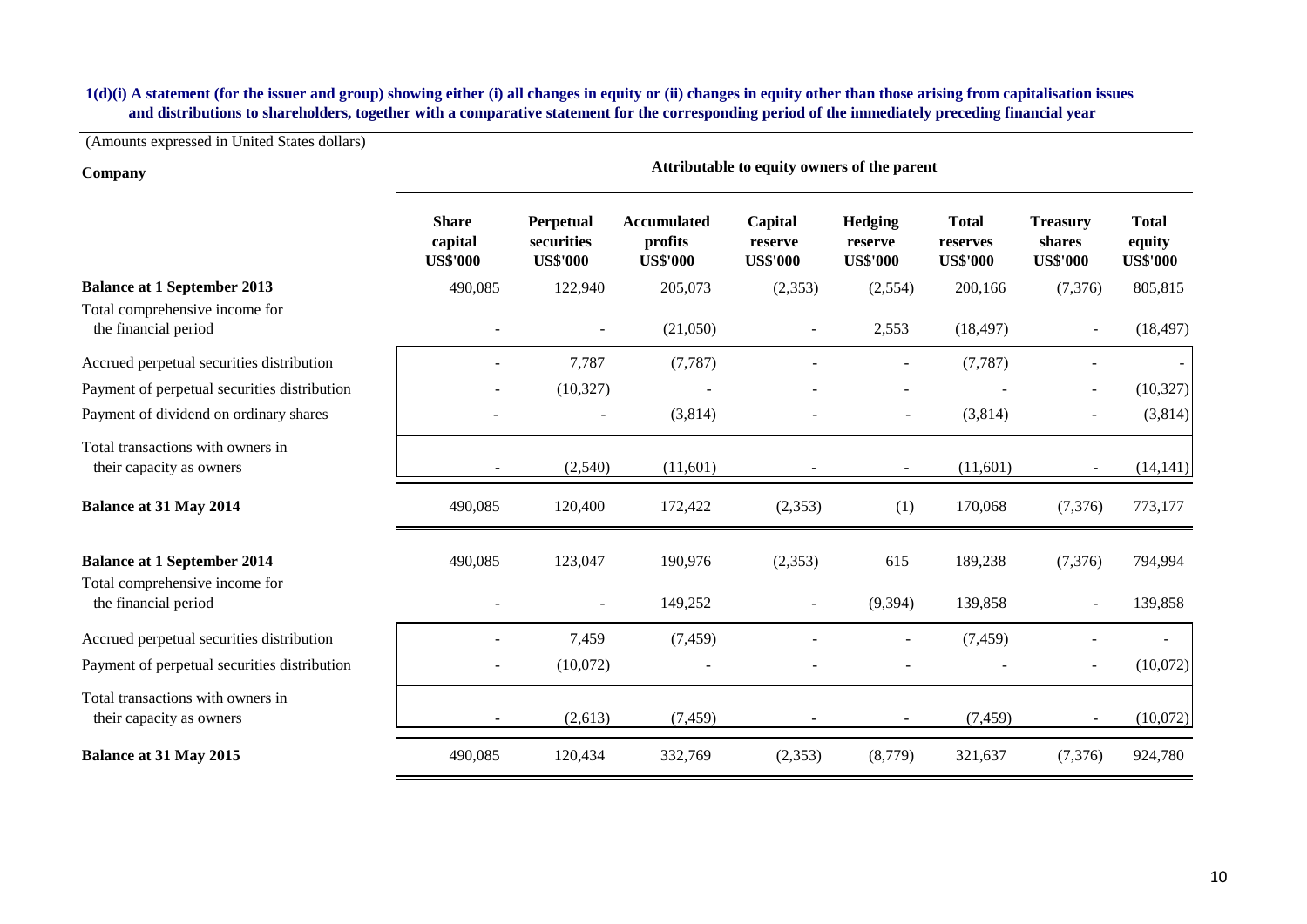**1(d)(ii) Details of any changes in the company's share capital arising from rights issue, bonus issue, share buybacks, exercise of share options or warrants, conversion of other issues of equity securities, issue of shares for cash or as consideration for acquisition or for any other purpose since the end of the previous period reported on. State also the number of shares that may be issued on conversion of all the outstanding convertibles, as well as the number of shares held as treasury shares of the issuer, if any, against the total number of issued shares excluding treasury shares of the issuer, as at the end of the current financial period reported on and as at the end of the corresponding period of the immediately preceding financial year**

As at 31 May 2015, the Company's total issued shares is 1,016,874,741 (31 May 2014: 977,896,088) with 3,439,880 (31 May 2014: 3,439,880) shares being held as treasury shares.

#### Issuance of new ordinary shares via bonus issue

On 24 October 2014, the Company announced a proposed bonus issue of new ordinary shares in the capital of the Company (the "Shares") on the basis of one (1) new Share ("Bonus Share") for every 25 existing Shares held by shareholders of the Company. The Company had on 23 December 2014, allotted and issued 38,978,653 Bonus Shares. As at 23 December 2014, the Company's total issued shares is 1,016,874,741 with 3,439,880 shares being held as treasury shares.

#### Proposed issuance of new ordinary shares via rights issue

On 23 June 2015, the Company obtained shareholders' approval at an extraordinary general meeting for the issue of up to 1,925,526,236 new ordinary shares ("Rights Issue") in the capital of the Company (the "Shares") on the basis of 190 rights Shares ("Rights Shares") for every 100 existing Shares held by shareholders of the Company at S\$0.105 per Rights Share.

The Rights Issue is fully underwritten by Credit Suisse (Singapore) Limited and DBS Bank Ltd and is expected to provide the Company with gross proceeds of S\$202.2 million (US\$150.6 million).

As at date of this announcement, the Rights Shares have not been issued.

### **1(d)(iii) To show the total number of issued shares excluding treasury shares as at the end of the current financial period and as at the end of the immediately preceding year**

The Company's total issued shares excluding treasury shares is 1,013,434,861 as at 31 May 2015 (31 August 2014: 974,456,208).

### **1(d)(iv) A statement showing all sales, transfers, disposal, cancellation and/or use of treasury shares as at the end of the current financial period reported on**

As at 31 May 2015, the Company has 3,439,880 shares being held as treasury shares. There is no change in the treasury shares during the financial period.

## **2. Whether the figures have been audited or reviewed, and in accordance with which auditing standard or practice**

The figures have not been audited or reviewed by the auditors.

### **3. Where the figures have been audited or reviewed, the auditors' report (including any qualifications or emphasis of a matter)**

Not applicable.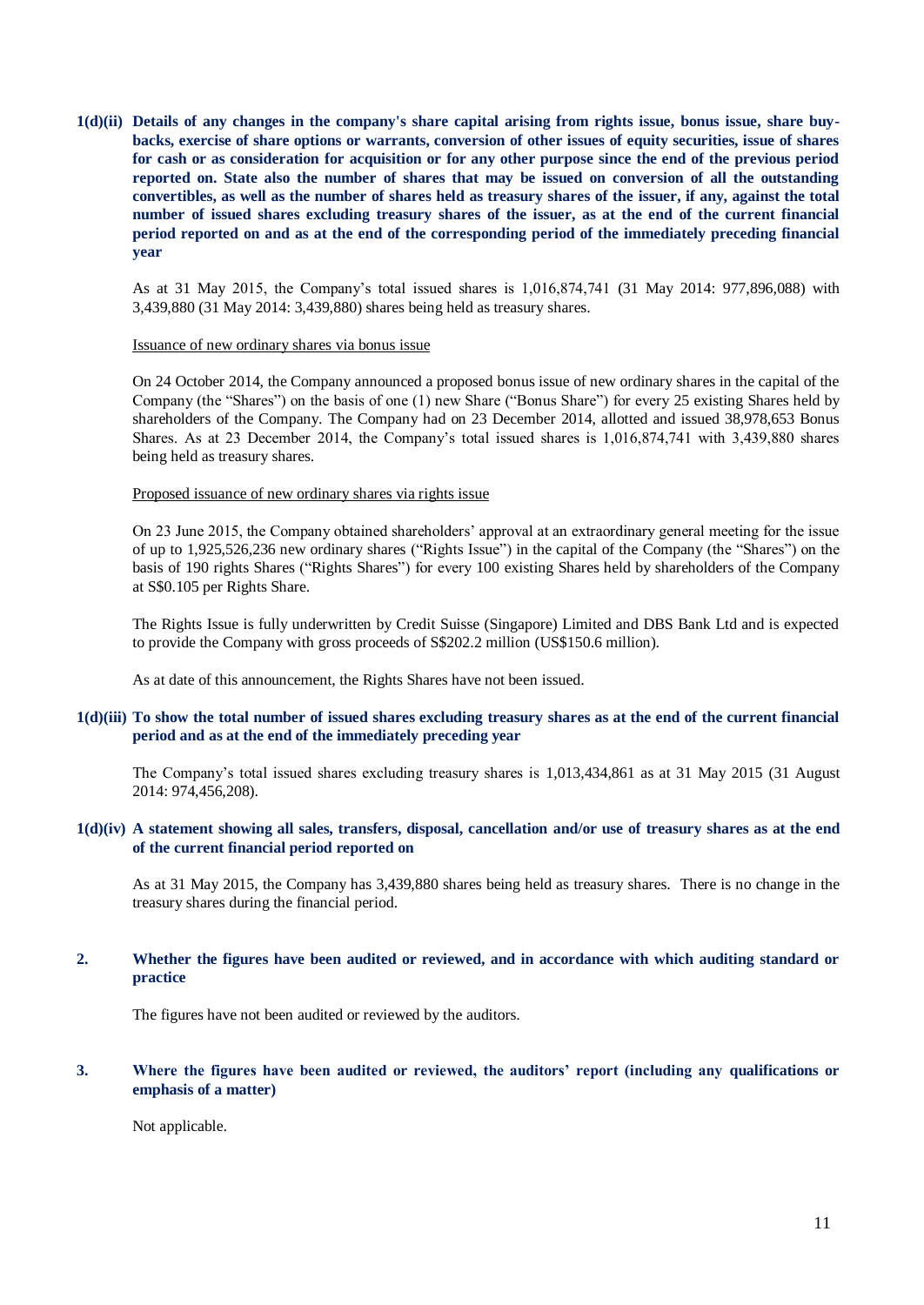## **4. Whether the same accounting policies and methods of computation as in the issuer's most recently audited annual financial statements have been applied**

The Group has applied the same accounting policies and methods of computation in the preparation of the financial statements for the third quarter ended 31 May 2015 as the most recently audited financial statements for the financial year ended 31 August 2014 ("FY14").

### **5. If there are any changes in the accounting policies and methods of computation, including any required by an accounting standard, what has changed, as well as the reasons for, and the effect of, the change**

The Group has adopted the new and revised FRSs and Interpretation of FRS (INT FRS) that are effective for annual periods beginning on or after 1 September 2014. The adoption of these new/revised FRS and INT FRSs do not have material effect on the financial performance or position of the Group.

### **6. Earnings per ordinary share of the group for the current financial period reported on and the corresponding period of the immediately preceding financial year, after deducting any provision for preference dividends: -**

|                                                                      | 9 months ended<br>31 May<br>2015 | 9 months ended<br>31 May<br>2014<br>(Restated) |
|----------------------------------------------------------------------|----------------------------------|------------------------------------------------|
| Net profit attributable to owners of the parent (US\$'000)           | 51,542                           | 34,231                                         |
| Weighted average ordinary shares for calculation of ('000):          |                                  |                                                |
| Basic earnings per share<br>$\overline{\phantom{a}}$                 | 1,013,435                        |                                                |
| Diluted earnings per share<br>$\overline{\phantom{a}}$               | 1,013,435                        | $1,013,435^{\circ}$<br>$1,013,435^{\circ}$     |
| Earnings per ordinary share ("EPS") (US cents) of the Group:         |                                  |                                                |
| (a) Based on the weighted average number of ordinary shares on issue | 5.09                             | 3.38                                           |
| (b) On a fully diluted basis (detailing any adjustments made to the  |                                  |                                                |
| earnings)                                                            | 5.09                             | 3.38                                           |

For "Diluted earnings per share", the weighted average number of ordinary shares for the 9 months ended 31 May 2014 includes the number of additional shares to be issued upon conversion of the convertible bonds. Adjustment is made to net profit attributable to the owners of the parent for the effect of the convertible bonds. The diluted EPS is the same as the basic EPS, as the effect of the convertible bonds is anti-dilutive.

The convertible bonds were redeemed on 28 February 2014. Hence, there is no dilutive effect on the 9 months ended 31 May 2015.

**@** Following the bonus issue on 23 December 2014, the weighted average ordinary shares for the financial period ended 31 May 2014 have been restated based on the assumption that the bonus issue of one (1) Bonus Share for every 25 existing ordinary shares of the Company have been issued and allocated before the beginning of 1 September 2013.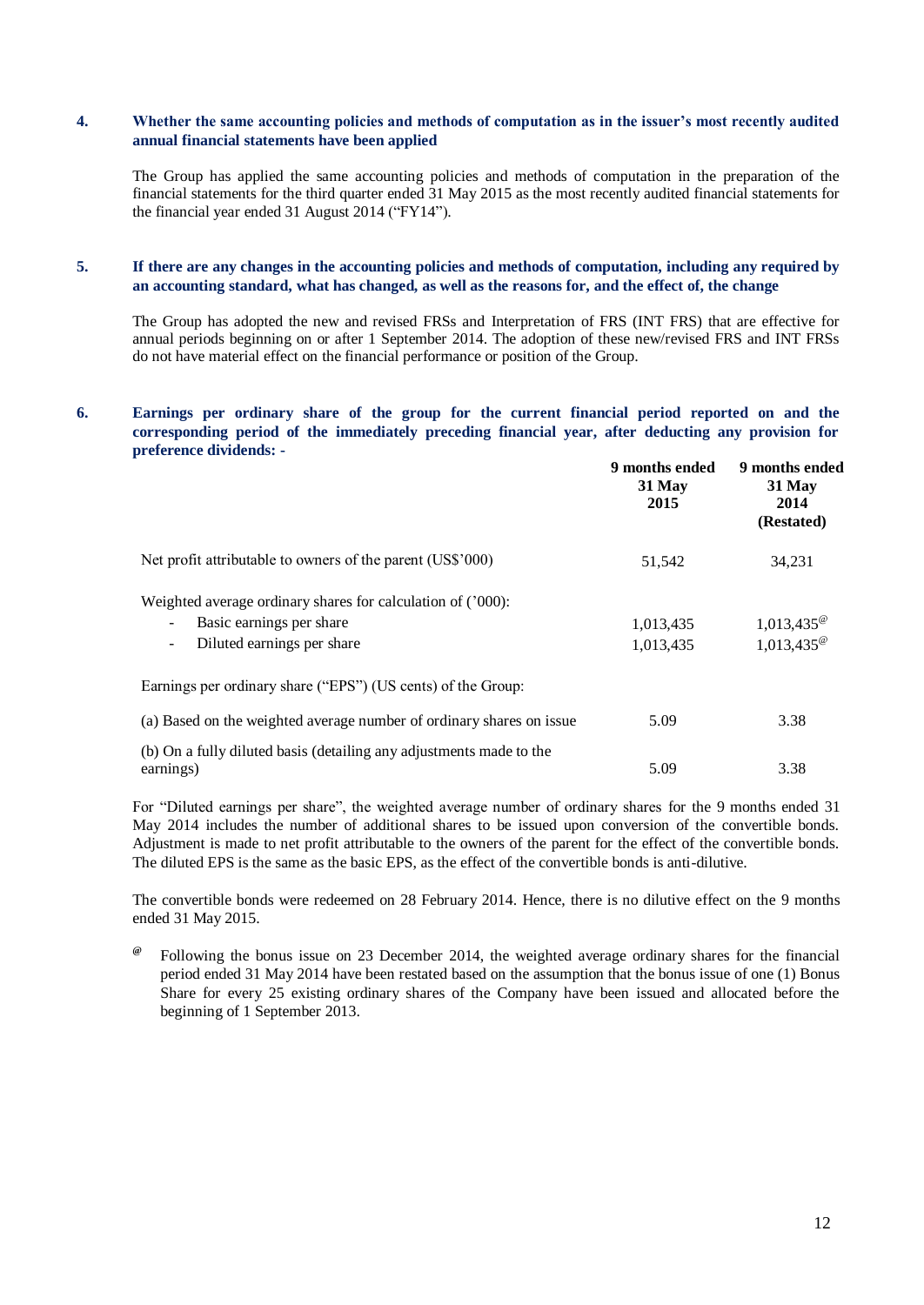**7. Net asset value (for the issuer and group) per ordinary share based on total number of issued shares excluding treasury shares of the issuer at the end of the (a) current financial period reported on and (b) immediately preceding financial year**

|                                                  |                      | Group                                 | Company              |                                       |  |
|--------------------------------------------------|----------------------|---------------------------------------|----------------------|---------------------------------------|--|
|                                                  | As at<br>31 May 2015 | As at<br>31 August 2014<br>(Restated) | As at<br>31 May 2015 | As at<br>31 August 2014<br>(Restated) |  |
| Net asset value per ordinary<br>share (US cents) | 133.44               | $117.00^{*}$                          | 91.25                | $78.45^{\text{*}}$                    |  |

- **#** Following the bonus issue on 23 December 2014, the total number of issued ordinary shares for the financial period ended 31 August 2014 have been restated based on the assumption that the bonus issue of one (1) Bonus Share for every 25 existing ordinary shares of the Company have been issued and allocated before the beginning of 1 September 2013.
- 

**8. A review of the performance of the group, to the extent necessary for a reasonable understanding of the group's business. It must include a discussion of the following: -**

- **(a) any significant factors that affected the turnover, costs, and earnings of the group for the current financial period reported on, including (where applicable) seasonal or cyclical factors; and**
- **(b) any material factors that affected the cash flow, working capital, assets or liabilities of the group during the current financial period reported on**

The Group's business segments are catagorised into the following:

- **Subsea Services Division**: Predominantly EMAS AMC Group which is a global EPCIC service provider of comprehensive subsea-to-surface solutions for the offshore oil and gas industry, especially in the SURF and Subsea Tie-Back sector. Core business services include subsea installation of umbilicals/power cables, pipelines as well as platforms, FPSO and floater installations.
- **Offshore Support and Production Services Division**: Predominantly EMAS Offshore Limited which
	- o Manages and operates a young, versatile fleet of advanced offshore support vessels, offering an extensive range of maritime services that cater to the client's needs throughout a field's life cycle; and
	- o Owns and operates cutting-edge FPSO (floating production, storage and offloading) facilities, offering services that support the post-exploration needs of offshore fields, such as FPSO conversion management.
- **Marine Services Division**: Predominantly Triyards Holdings Limited which provides fabrication of SEUs (self-elevating, mobile offshore units). TRIYARDS provides its integrated engineering, ship construction and fabrication services out of yard facilities located in Singapore, the U.S. and Vietnam.

### **REVIEW OF PERFORMANCE:**

#### **Revenue**

9 months ended 31 May 2015 ("9M15") 3 months ended 31 May 2015 ("3Q15")

The Group's revenue decreased by US\$28.7 million (3%) for the nine months ended 31 May 2015 ("9M15") when compared to the corresponding period for the nine months ended 31 May 2014 ("9M14"). The decrease was due to a decrease in revenue of US\$47.8 million from Subsea Services Division and US\$40.3 million from Offshore Support and Production Services Division. The decrease was partially offset by an increase of US\$59.4 million from Marine Services Division.

The Group's revenue decreased by US\$11.4 million (3%) for the three months ended 31 May 2015 ("3Q15") when compared to the corresponding period for the three months ended 31 May 2014 ("3O14"). The decrease was due to a decrease in revenue of US\$21.0 million from Subsea Services Division and US\$16.1 million from Offshore Support and Production Services Division. The decrease is partially offset by an increase in revenue of US\$25.7 million from Marine Services Division.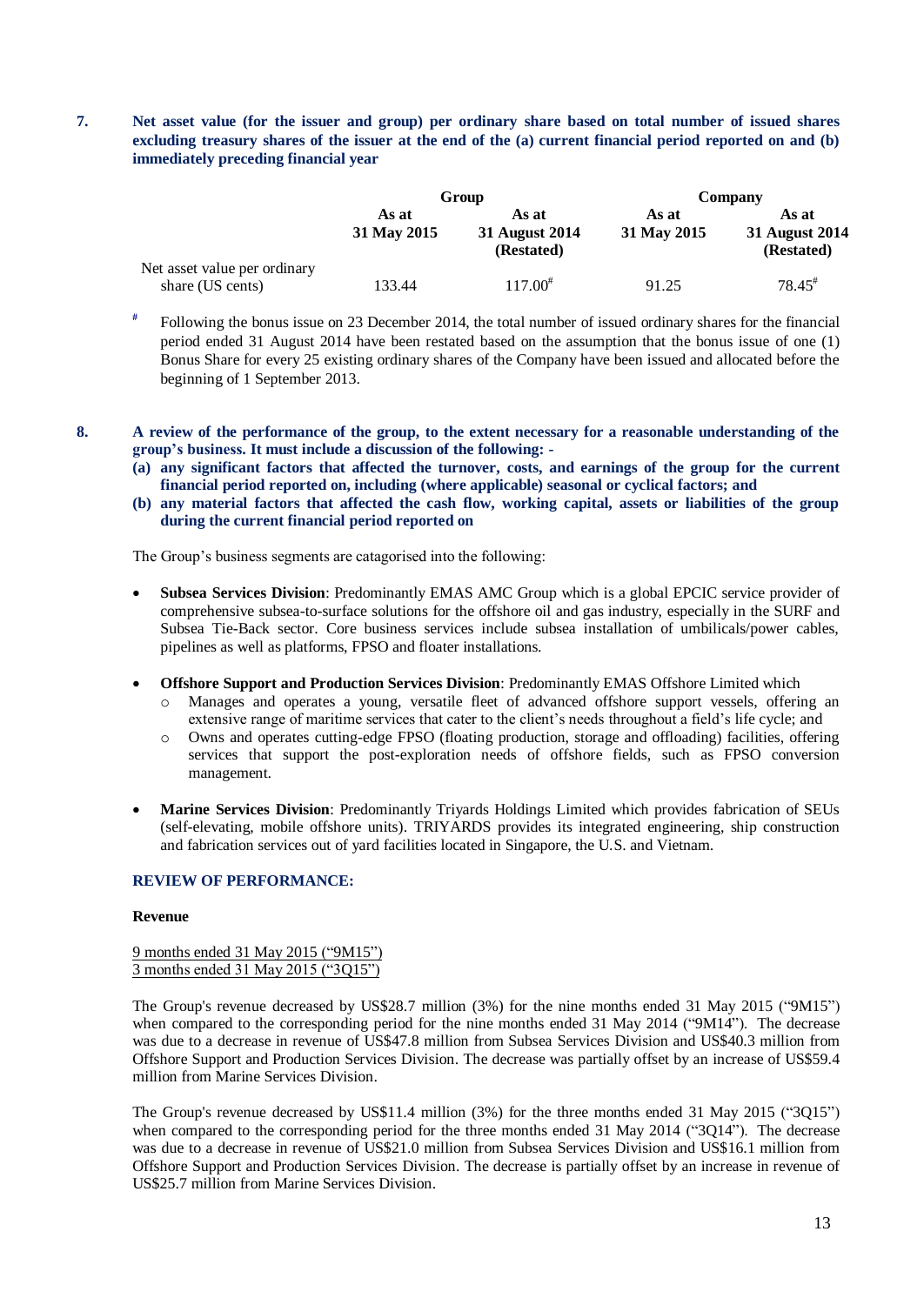### **Revenue (cont'd)**

The decrease in revenue in 9M15 when compared to 9M14 from Subsea Services Division was mainly due to:-

- (i) Lower revenue contribution from the vessel, *Lewek Express,* which was in planned 5-year mandatory dry dock for the entire 1Q15 as compared to 1Q14 where the vessel was in operation;
- (ii) Lower than expected revenue contribution from the vessel, *Lewek Champion,* which has been out of operation from early October 2014 to November 2014 for urgent maintenance and repair work as a result of an unexpected gangway malfunction in the midst of project execution;
- (iii) Lesser variation orders billed in 9M15 as compared to 9M14 as a result of a lower number of project closeouts experienced in the current period; and
- (iv) Projects under execution were in earlier phases of execution resulting in lower percentage of completion recognition compared to the previous corresponding period.

The decrease in revenue in 3Q15 when compared to 3Q14 from Subsea Services Division was mainly due to projects under execution in the current period were in earlier phases of execution resulting in lower percentage of completion recognition compared to the previous corresponding period.

The decrease in revenue for 9M15 and 3Q15 when compared to 9M14 and 3Q14 respectively from Offshore Support and Production Services Division was mainly due to weakness in both the shallow water anchor handling, towing and supply ("AHTS") and shallow water platform support vessels ("PSV") segments and the absence of revenue contribution from one (1) leased-in vessel which was returned to the owner in the second half of FY14.

The increase in revenue in 9M15 when compared to 9M14 from Marine Services Division was mainly due to:-

- (i) New source of revenue contribution in 9M15 from the newly acquired subsidiaries of Triyards Holdings Limited, namely, Strategic Marine (S) Pte. Ltd. and Strategic Marine (V) Company Limited (collectively "Strategic Marine Entities"); and
- (ii) Higher contribution from the existing operations as there were 10 units of self-elevating units under construction in 9M15 as compared to 6 units in 9M14.

The increase in revenue in 3Q15 from Marine Services Division was mainly due to new source of revenue contribution in 3Q15 from the newly acquired Strategic Marine Entities.

## **Gross profit**

9 months ended 31 May 2015 ("9M15") 3 months ended 31 May 2015 ("3Q15")

Gross profit decreased from US\$163.6 million in 9M14 to US\$125.9 million in 9M15 and gross profit margin decreased from 16% in 9M14 to 12% in 9M15.

Gross profit decreased from US\$65.4 million in 3Q14 to US\$45.6 million in 3Q15 and gross profit margin decreased from 16% in 3Q14 to 12% in 3Q15.

The decline in gross profit and margin in 9M15 when compared to 9M14 from Subsea Services Division was mainly due to:-

- (i) Lower profit contribution from the *Lewek Express* as a result of her planned 5-year mandatory dry docking in 1Q15;
- (ii) Lower profit contribution and negative utilization impact from *the Lewek Champion* as a result of her unexpected gangway malfunction;
- (iii) Unexpected repair and maintenance cost as a result of the unplanned repair work required for the *Lewek Champion*; and
- (iv) Lower amount of variation orders billed as a result of lower project close outs.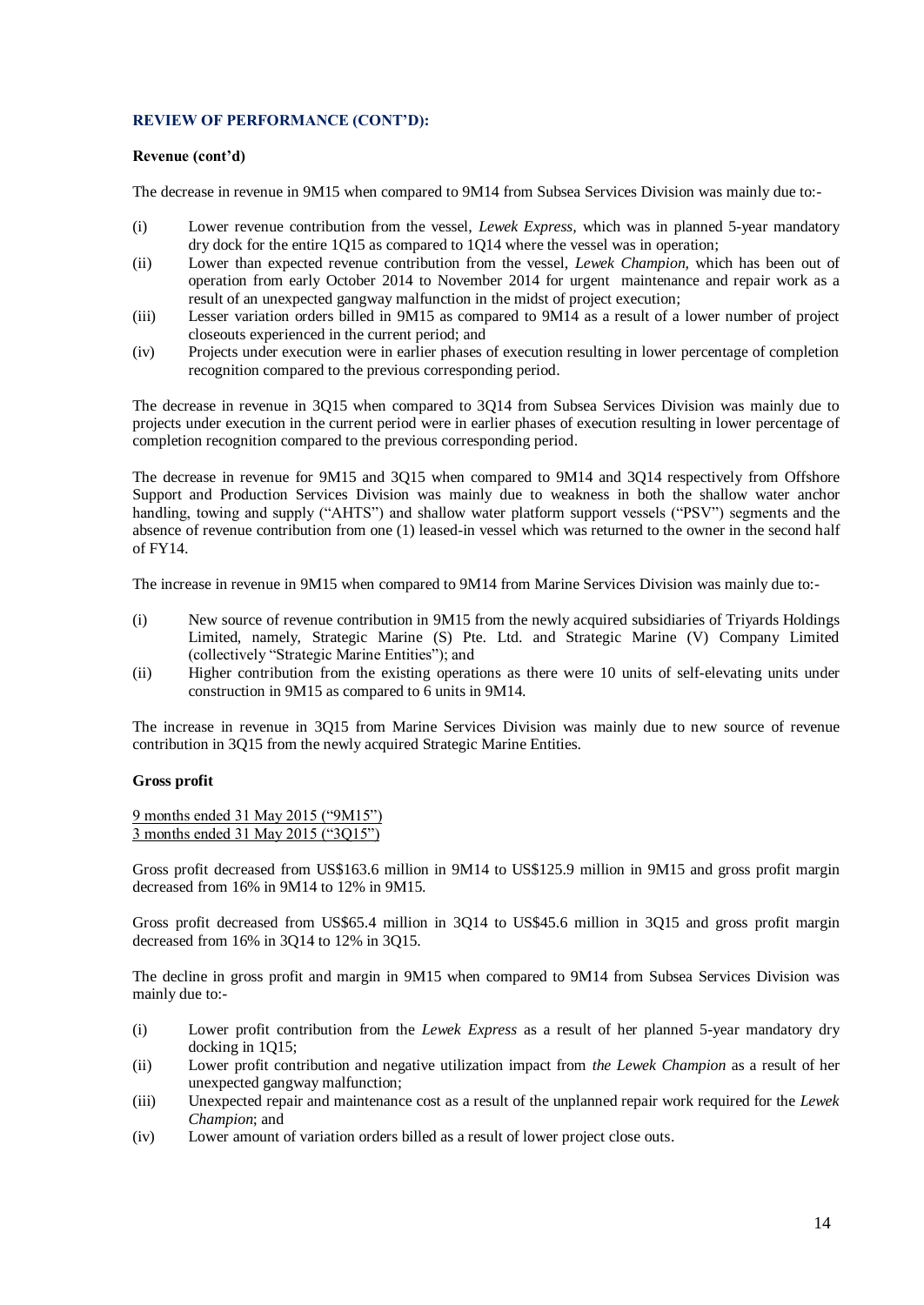### **Gross profit (cont'd)**

The decline in gross profit contribution in 3Q15 when compared to 3Q14 from Subsea Services Division was mainly due to current projects under execution are in earlier execution phases as compared to the previous corresponding period. As a result, there was lower offshore execution activity, resulting in lower gross profit recognised.

Weakness in both the shallow water AHTS and shallow water PSV segments have negatively impacted gross profit and margin of Offshore Support and Production Services Division in both 9M15 and 3Q15 when compared to 9M14 and 3Q14 respectively.

The Marine Services Division contributed higher levels of gross profit in both 9M15 and 3Q15 when compared to 9M14 and 3Q14 respectively and the increase was due to:-

- (i) New source of gross profit contribution from the newly acquired Strategic Marine Entities;
- (ii) Higher level of fabrication activities from the existing operations with higher level of activities from the construction of self elevating units in 9M15 as compared to 9M14; and
- (iii) Higher contribution from engineering design work.

The gross profit margin declined in 9M15 and 3Q15 when compared to 9M14 and 3Q14 respectively. This was mainly due to the change in product mix resulting from the newly acquired Strategic Marine Entities which carries a lower gross profit margin.

### **Other (expenses)/income, net**

### 9 months ended 31 May 2015 ("9M15")

The increase in other income, net was mainly due to recognition of one-off gain on bargain purchase from the acquisition of subsidiaries of US\$106.3 million and turn-around of the foreign exchange loss in 9M14 of US\$5.8 million to foreign exchange gain in 9M15 of US\$23.5 million.

The increase was partially offset by the one-off loss on step up of associated and joint venture companies to subsidiaries of US\$42.3 million, one-off impairment of fixed assets of US\$10.0 million and realised loss on derivative instruments of US\$9.7 million in 9M15.

## 3 months ended 31 May 2015 ("3Q15")

The turn-around from other income, net to other expenses, net was mainly due to realised loss on derivative instruments of US\$9.7 million which was partially offset by a turn-around of the foreign exchange loss in 3Q14 of US\$2.9 million to foreign exchange gain in 3Q15 of US\$5.4 million.

#### **Administrative expenses**

|  |  |  | 9 months ended 31 May 2015 ("9M15") |
|--|--|--|-------------------------------------|
|  |  |  | 3 months ended 31 May 2015 ("3Q15") |

The decrease in administrative expenses for 9M15 and 3Q15 when compared to 9M14 and 3Q14 respectively was mainly due to greater cost discipline exercised across the Group and its subsidiaries with a focus on rightsizing the cost base of operations relative to foreseeable revenue expectations.

The decrease was partially offset by addition from the newly acquired Strategic Marine Entities and EMAS Offshore Limited ("EOL") and its subsidiaries (collectively "EOL Group") and higher allowance for doubtful debts.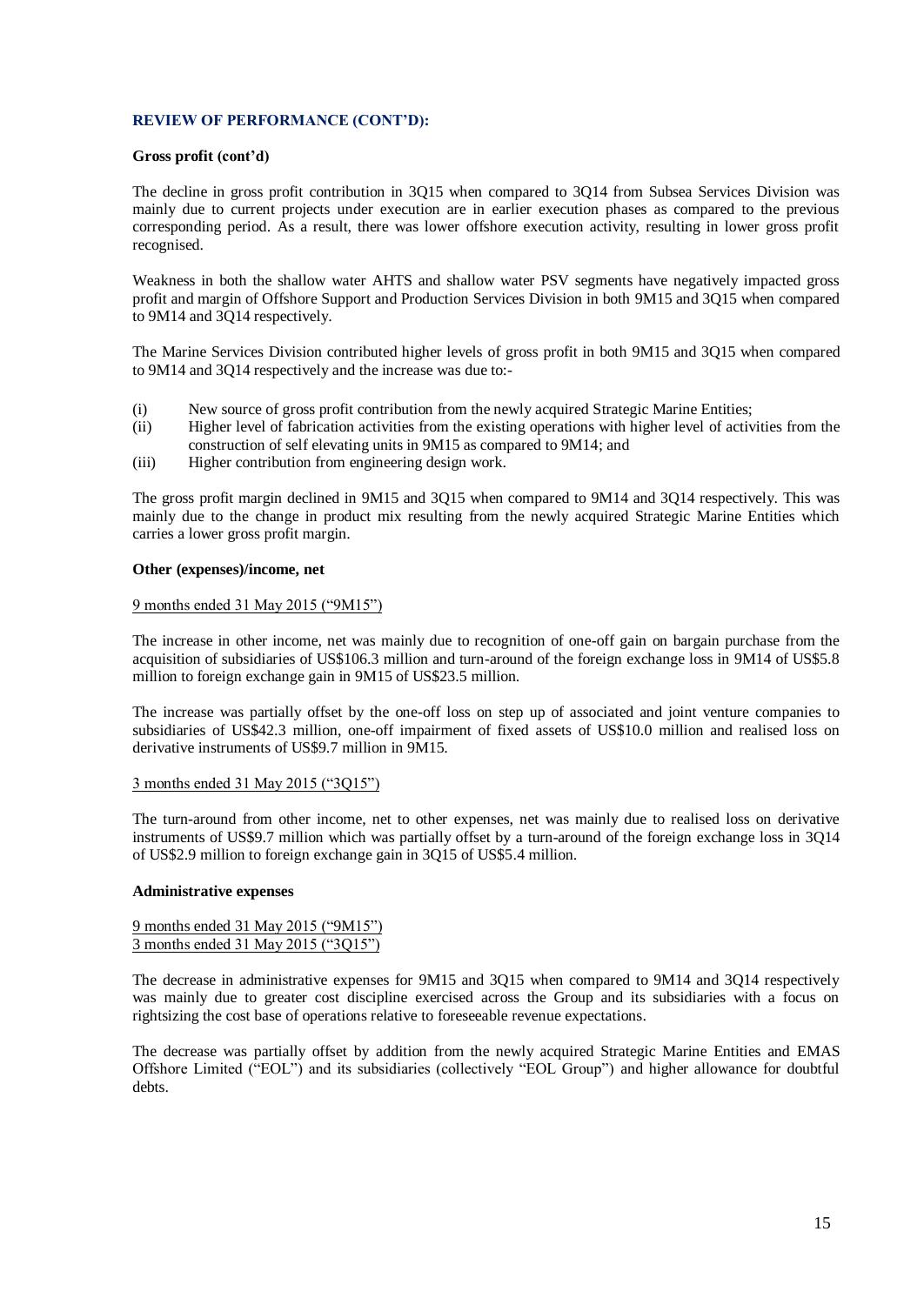#### **Depreciation of fixed assets**

|  |  |  | 9 months ended 31 May 2015 ("9M15") |
|--|--|--|-------------------------------------|
|  |  |  | 3 months ended 31 May 2015 ("3Q15") |

The increase in depreciation of fixed assets for 9M15 and 3Q15 when compared to 9M14 and 3Q14 was mainly due to addition from the newly acquired Strategic Marine Entities and EOL Group and the additional depreciation charge from newly acquired fixed assets which were put into operation.

#### **Financial expenses**

9 months ended 31 May 2015 ("9M15") 3 months ended 31 May 2015 ("3Q15")

The increase in financial expenses for 9M15 and 3Q15 when compared to 9M14 and 3Q14 was mainly due to the addition from the newly acquired Strategic Marine Entities and EOL Group.

### **Share of profit of associated companies**

#### 9 months ended 31 May 2015 ("9M15")

The decrease in share of profit of associated companies for 9M15 when compared to 9M14 was mainly due to absence of contribution by EOL Group which was consolidated as subsidiaries of the Group from October 2014.

### 3 months ended 31 May 2015 ("3Q15")

The increase in share of profit of associated companies for 3Q15 when compared to 3Q14 was mainly due to addition from the newly acquired associated companies when EOL Group was consolidated as subsidiaries of the Group from October 2014.

The increase was partially offset by the absence of contribution by EOL Group which was consolidated as subsidiaries of the Group from October 2014.

#### **Share of profit/(loss) of joint venture companies**

9 months ended 31 May 2015 ("9M15") 3 months ended 31 May 2015 ("3Q15")

The decrease in share of profit/(loss) of joint venture companies for 9M15 and 3Q15 when compared to 9M14 and 3Q14 respectively was mainly due to the absence of contribution by Lewek Antares Shipping Pte Ltd ("Lewek Antares") which was consolidated as a subsidiary upon the consolidation of EOL Group from October 2014.

In addition, for 9M15 when compared to 9M14, the Group has also shared a non-recurring impairment loss on fixed assets of a joint venture amounting to US\$0.8 million which contributed to the loss.

## **Profit before tax**

## 9 months ended 31 May 2015 ("9M15")

Profit before tax increased by 33% to US\$77.0 million in 9M15 when compared to 9M14. The increase was mainly due to higher other operating income which was offset by lower gross profit and share of profit from associated and joint venture companies.

#### 3 months ended 31 May 2015 ("3Q15")

Profit before tax decreased by 90% to US\$1.6 million in 3Q15 when compared to 3Q14. The decrease was mainly due to lower gross profit which was partially offset by lower administrative expenses.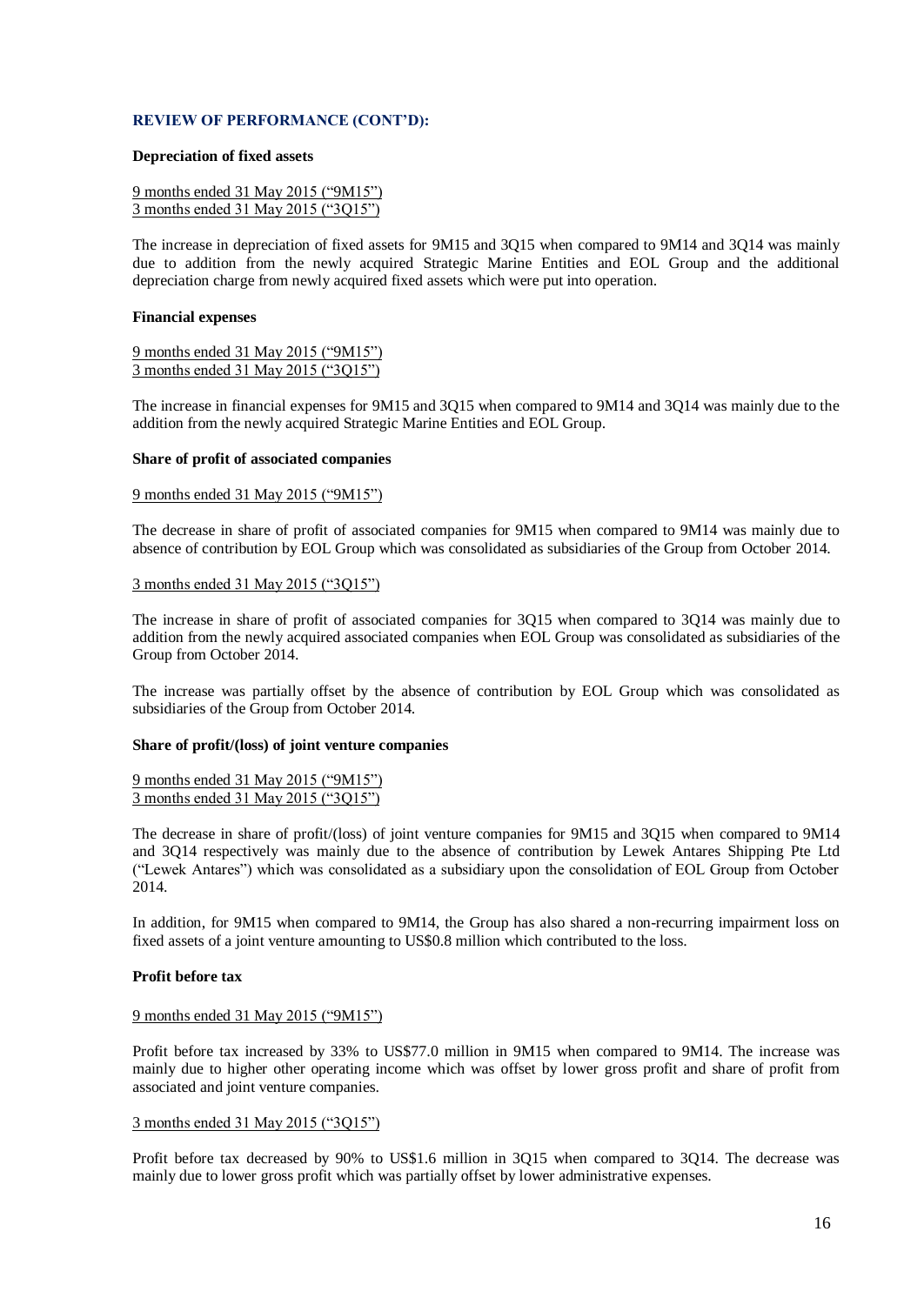### **Tax**

Tax expense in 9M15 and 9M14 amounted to US\$11.3 million and US\$16.6 million respectively and tax expense in 3Q15 and 3Q14 amounted to US\$1.2 million and US\$6.4 million respectively.

The decrease in tax expense in 9M15 and 3Q15 when compared to 9M14 and 3Q14 respectively is mainly due to the decrease in a one-off withholding tax expense incurred in the prior period on subsea projects carried out in foreign tax jurisdiction.

Charter income derived from Singapore and certain foreign flagged vessels which operate in international waters continue to remain tax exempt under Section 13 of the Singapore Income Tax Act and Maritime Sector Incentive - Approved International Shipping Enterprise Scheme.

## **REVIEW OF STATEMENT OF FINANCIAL POSITION AND CASH FLOWS:**

#### **Non-current assets**

The increase in non-current assets was mainly due to:-

- (i) Increase in fixed assets from the capitalisation of shipbuilding costs, equipment costs of vessels and construction of the new yard and office facilities;
- (ii) The addition of fixed assets of newly acquired subsidiaries, EOL Group and Strategic Marine Entities also contributed to the increase;
- (iii) Increase in investment in associated companies from the addition of an associated company, PV Keez Pte Ltd, arising from the acquisition of EOL. The increase was partially offset by the reclassification of the investment in EOL as an associated company to investment in subsidiary upon the consolidation of EOL Group; and
- (iv) Increase in other receivables was mainly due to the addition arising from the consolidation of EOL Group.

The increase in non-current assets was partially offset by:-

- (i) Depreciation and impairment loss on fixed assets;
- (ii) Reclassification of a vessel to assets held for sale;
- (iii) Decrease in investments in joint venture companies as the investment in Lewek Antares was reclassified as investment in subsidiary upon the consolidation of EOL Group; and
- (iv) Decrease in long term receivable from an associated company as the receivable was reclassified as long term receivable due from subsidiary and hence eliminated on consolidation of EOL Group.

## **Current assets**

The increase in current assets was mainly due to:-

- (i) Increase in assets held for sale due to reclassification of a vessel from fixed assets;
- (ii) Increase in inventories and work-in-progress resulting from the build up of fabrication activities and from the addition arising from the acquisition of Strategic Marine Entities;
- (iii) Increase in other current asset from the capitalisation of mobilisation cost incurred for upcoming subsea activities and advance payment to equipment suppliers; and
- (iv) Increase in cash and bank balances was mainly due to the proceeds raised from bank term loans and issuance of new shares of EOL and cash arising from the consolidation of EOL Group. The increase was partially offset by the cash used for capital expenditure.

The increase in current assets was partially offset by:-

- (i) Decrease in trade receivables as a result of collections and lower level of billing;
- (ii) Decrease in balances due from associated companies as the balances due from EOL Group was reclassified as balances due from subsidiaries and eliminated upon the consolidation of EOL Group; and
- (iii) Decrease in balances due from joint venture companies as the balance due from Lewek Antares was reclassified as balances due from subsidiaries and eliminated upon the consolidation of EOL Group.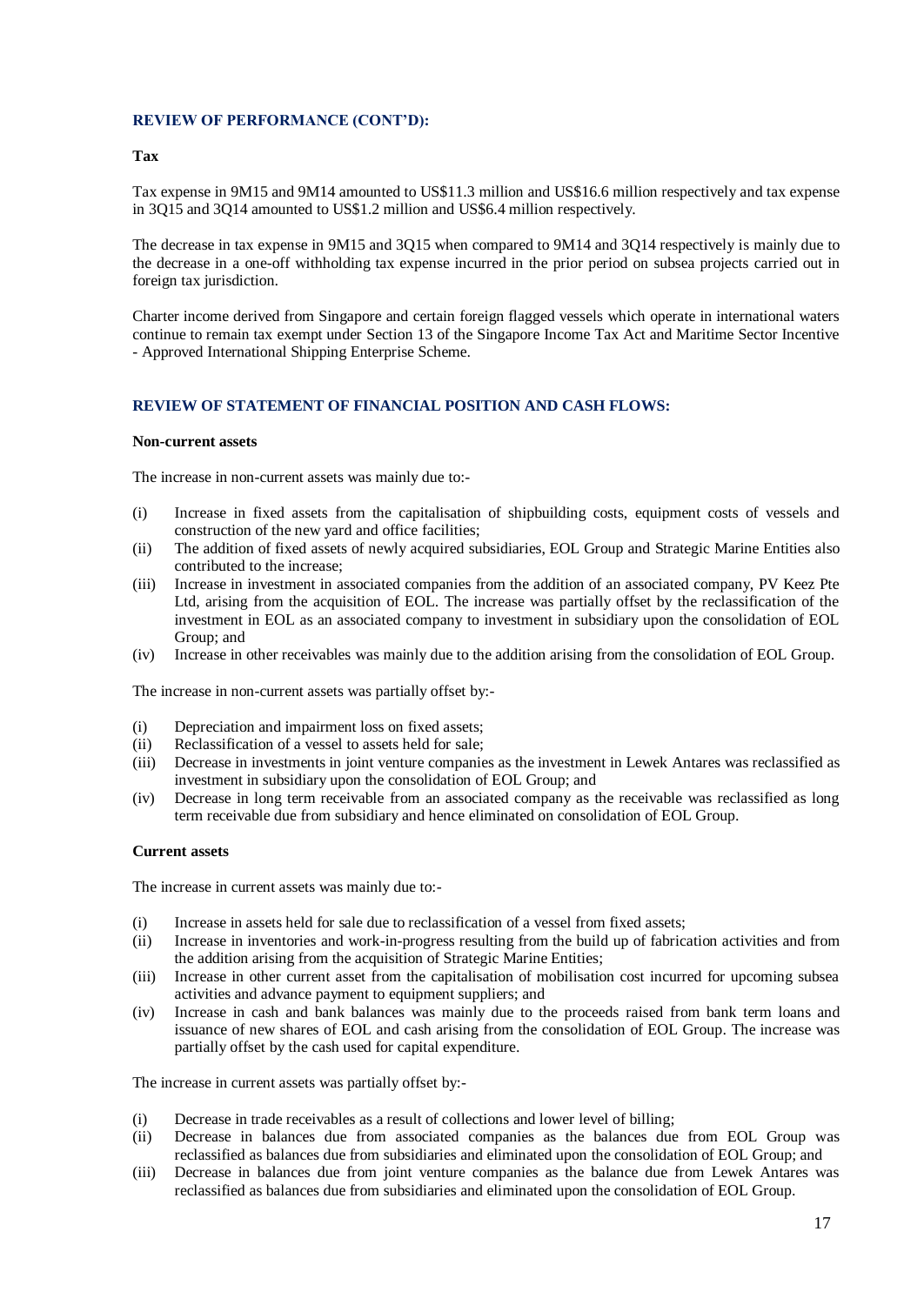## **REVIEW OF STATEMENT OF FINANCIAL POSITION AND CASH FLOWS (CONT'D):**

### **Current liabilities**

The increase in current liabilities was mainly due to:-

- (i) Increase in other payables was mainly due to accruals for capital expenditure and project costs, increase in advance billing made to customers and the reclassification of non-current payables to current;
- (ii) Increase in bills payable to bank was mainly due to the addition arising from the consolidation of EOL Group and increase in project financing arising from Marine Services Division;
- (iii) Increase in progress billing in excess of work-in-progress was mainly due to the addition arising from acquisition of Strategic Marine Entities and more milestone billings made to customers; and
- (iv) Increase in derivative financial liabilities as a result of strengthening of United States Dollar ("USD") against Singapore Dollar ("SGD") which resulted in an increase in the marked-to-market losses from the currency swaps held by the Group.

The increase in current liabilities was partially offset by:-

- (i) Decrease in balances due to associated companies as the balances due to EOL Group was reclassified as balances due to subsidiaries and eliminated upon consolidation of EOL Group; and
- (ii) Decrease in bank term loans due to repayment of short-term financing and revolving credit facilities.

### **Non-current liabilities**

The increase in non-current liabilities was due to an increase in bank term loans as a result of the addition arising from the consolidation of EOL Group and draw-down of financing facilities and construction loan for acquisition of vessels and new yard facilities respectively. In addition, the increase in the non-current lease obligation resulting from the finance lease arrangement for a vessel also contributed to the increase.

The increase was partially offset by:-

- (i) Decrease in notes payable due to strengthening of USD against SGD which resulted in favourable revaluation gain on the SGD denominated notes payable;
- (ii) Decrease in deferred income which was realised upon the consolidation of EOL Group; and
- (iii) Decrease in non-current other payables as the amounts are reclassified to current.

#### **Equity**

The increase in total equity was mainly due to profit for the financial period and an increase in non-controlling interests. The increase in non-controlling interests was mainly due to the dilution of the Group's equity interests in the Offshore Support Services companies, as part of the Business Combination Agreement, and from the acquisition of EOL Group.

The increase was partially offset by:-

- (i) Increase in the deficit in the capital reserves due to the loss on dilution of the Group's equity interests in the Offshore Support Services companies without a loss of control; and
- (ii) Turn-around of the surplus in hedging reserve to a deficit mainly due to strengthening of USD against SGD which resulted in an increase in the unrealised losses from the cross currency swaps.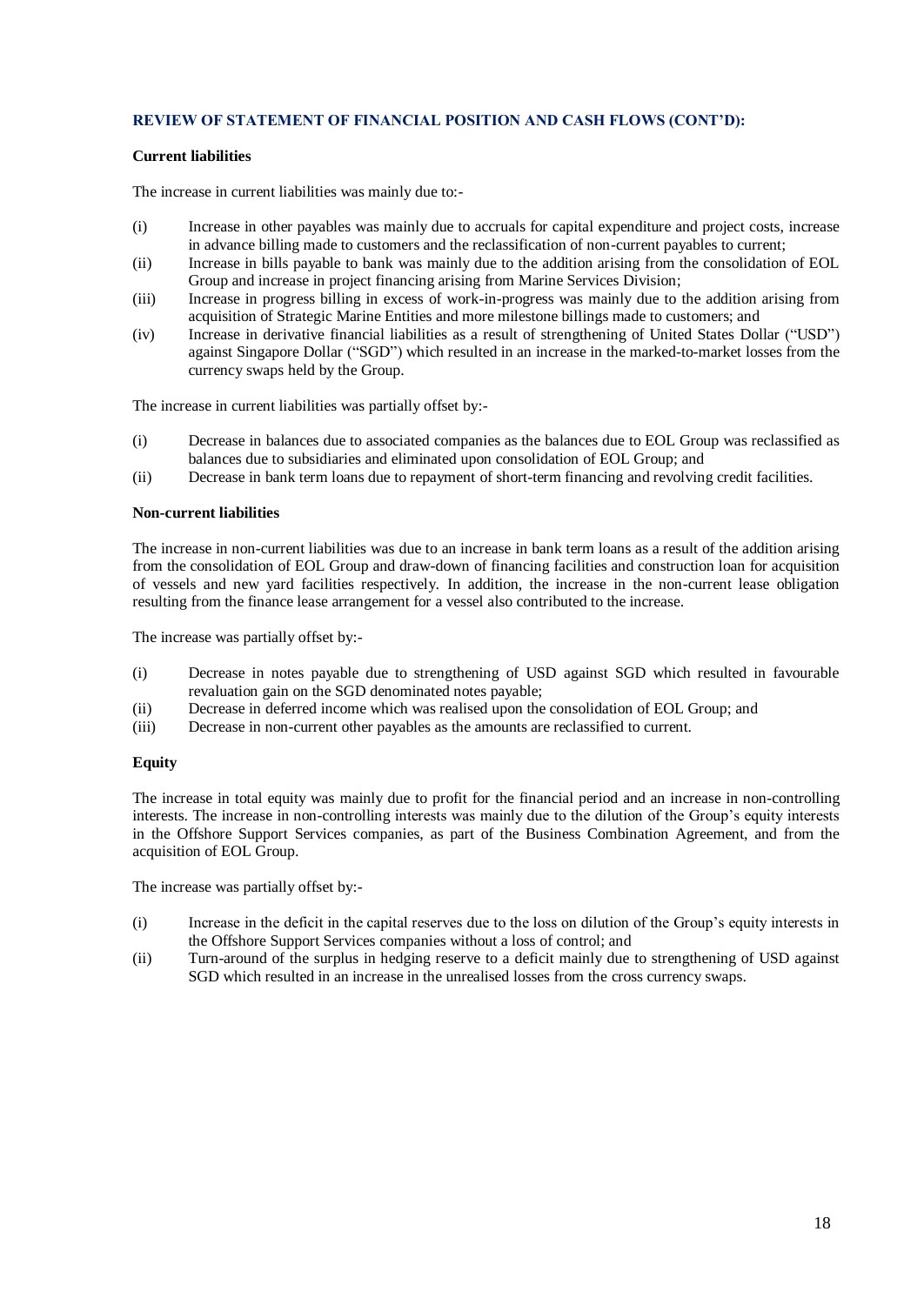## **REVIEW OF STATEMENT OF FINANCIAL POSITION AND CASH FLOWS (CONT'D):**

### **Cash flows**

### 9 months ended 31 May 2015 ("9M15")

Net cash inflow from operating activities increased from US\$58.8 million in 9M14 to US\$104.4 million in 9M15 as a result of greater working capital discipline across the Group and its subsidiaries with a focus on shortening cash flow cycles to increase cash flow.

The higher net cash inflow was partially offset by net outflow due to the higher build-up of other receivables and other current assets arising from mobilisation cost for upcoming subsea activities and advance payment to equipment suppliers.

Net cash outflow from investing activities decreased from US\$278.8 million in 9M14 to US\$192.3 million in 9M15 and was mainly due to:-

- (i) Lower amount of fixed assets purchased due to the completion of the construction of *Lewek Constellation*;
- (ii) Higher proceeds from disposal of fixed assets and assets held for sale as compared to 9M14;
- (iii) Dividends from associated companies and other investment which did not occurred in 9M14; and
- (iv) Cash inflows from the acquisition of subsidiaries which did not occurred in 9M14;

Net cash inflow from financing activities decreased from US\$240.0 million in 9M14 to US\$97.5 million in 9M15 as a result of higher repayment of debts in 9M15 as compared to 9M14. In addition, there was an increase in payment for derivative financial instruments resulting from the settlement of a SGD150.0 million forward currency swap.

The decrease in net cash inflow was partially offset by the proceeds of US\$59.9 million generated from the issuance of new ordinary shares by subsidiaries in 9M15 which did not occurred in 9M14.

## 3 months ended 31 May 2015 ("3Q15")

Net cash inflow from operating activities increased from US\$16.6 million in 3Q14 to US\$77.4 million in 3Q15 as a result of greater working capital discipline across the Group and its subsidiaries with a focus on shortening cash flow cycles to increase cash flow.

The higher net cash inflow was partially offset by:-

- (i) Decrease in progress billings in excess of work-in-progress; and
- (ii) Build-up of inventories and work in progress in 3Q15 as compared to the utilisation of inventories and work in progress in 3Q14.

Net cash outflow from investing activities increase slightly from US\$103.8 million in 3Q14 to US\$108.5 million in 3Q15 and was mainly due to increase in cash pledge, increase in interest paid and capitalised as fixed assets and purchase of intangible assets.

Net cash inflow from financing activities decrease from US\$65.8 million in 3Q14 to US\$55.8 million in 3Q15 and this was mainly due to the proceeds from issuance of fixed rates notes in 3Q14 which did not occur in 3Q15.

#### **Proceeds utilisation**

### Proceeds utilization of Share Placement exercise

On 16 March 2012, the Company issued and allotted 110,000,000 new ordinary shares in the capital of the Company ("the Placement Shares") pursuant to a private placement at an issue price of S\$1.10 for each Placement Share to raise gross proceeds of S\$121 million.

The net proceeds from the Share Placement exercise has been fully utilised by the Company for repayment of existing debt and general working capital purposes. Details of utilisation have been announced.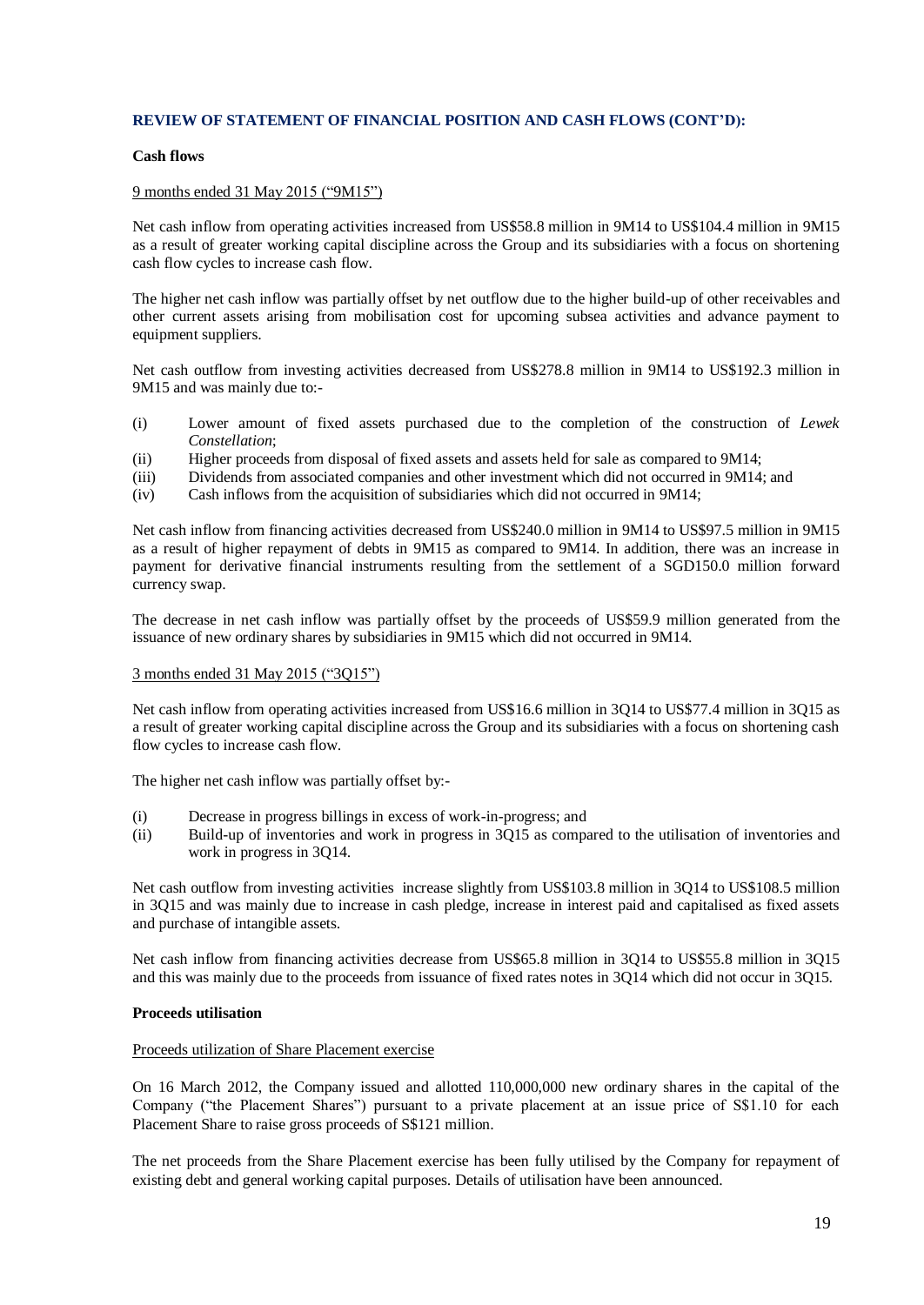## **REVIEW OF STATEMENT OF FINANCIAL POSITION AND CASH FLOWS (CONT'D):**

#### **Proceeds utilisation (cont'd)**

#### Proceeds utilisation of S\$150 million Perpetual Securities

On 18 September 2012, the Company issued a S\$150 million Fixed Rate Subordinated Perpetual Securities (the "Securities"). The Securities were issued under the US\$500 million Multicurrency Debt Issuance Programme established by the Company on 28 August 2012. The net proceeds from the issuance of the Securities (after deducting issuance expenses) will be used by the Company to refinance existing borrowings of the Company and its subsidiaries, and for general working capital purposes.

The net proceeds from the Securities has been fully utilised for repayment of existing debt, purchase of equipment on board vessels and general working capital purposes. Details of utilisation have been announced.

#### **Financial ratios**

The Group's net debt to equity ratio (defined as ratio of total external indebtedness (net of cash and cash equivalents and cash pledged) owing to bank and financial institutions to total equity) has increased slightly to 1.19 times as at the end of 9M15 as compared to 1.16 times at end of FY14.

Interest cover is 5.1 times in 9M15 compared to 4.5 times in 9M14.

### **9. Where a forecast, or a prospect statement, has been previously disclosed to shareholders, any variance between it and the actual results**

Not applicable.

## **10. A commentary at the date of the announcement of the significant trends and competitive conditions of the industry in which the group operates and any known factors or events that may affect the group in the next reporting period and the next 12 months**

The Offshore Services Industry continues to experience significant challenges in its growth outlook in the light of the current oil price environment which would likely lead to reduced oil  $\&$  gas spending and activity. Consequently, the Group is likely to face strong headwinds in the foreseeable future.

Notwithstanding the delivery of *Lewek Constellation*, the Subsea Services Division's flagship subsea construction vessel, in May 2015 and generally better cyclical performance in the second half of the financial year, the Subsea Division expects a challenging operating environment and a decline in operating performance in the second half of the financial year ending 31 August 2015 as compared to the corresponding period in the financial year ended 31 August 2014 due to certain projects delays and slowdown in project wins whilst fixed costs continue to be incurred.

As a result of the weakness in the operating environment, the Offshore Support and Production Services Division is likely to experience lower charter rates and/or decreased vessel utilization which will have an impact on the division's financial performance.

As the primary business of the Marine Services Division focuses on the full value chain fabrication of assets diversified across the subsea construction, production, decommissioning, inspection and maintenance disciplines that spans over the development and production segments of the oilfield life-cycle, the division believes that there will be continued demand for its offerings, notwithstanding the competitive and challenging environment, which is expected to impact the exploration segment to a greater extent.

As of 31 May 2015, the Group has a backlog of US\$ 2.0\* billion.

*\* The Group's backlog is inclusive of a backlog of US\$415 million from the two FPSOs, Lewek EMAS and Perisai Kamelia that EMAS Offshore Limited has stakes in.*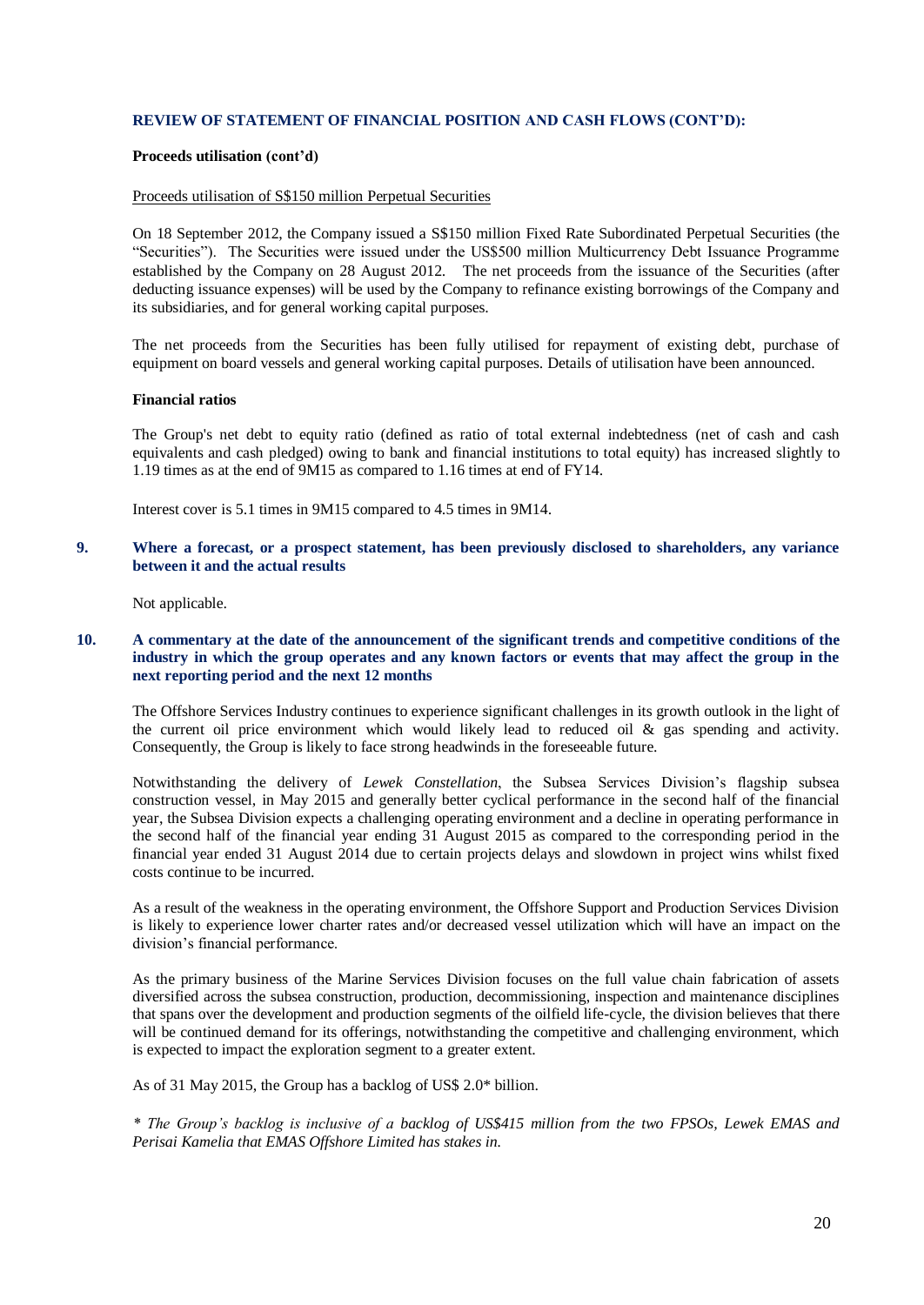# **11. Dividend**

## *(a) Current Financial Period Reported On*

Any dividend declared for the current financial period reported on? No

# *(b) Corresponding Period of the Immediately Preceding Financial Year*

Any dividend declared for the corresponding period of the immediately preceding financial year? No

## **(c) Date payable**

Not applicable.

# **(d) Books closure date**

Not applicable.

# **12. If no dividend has been declared/recommended, a statement to that effect**

No dividend has been declared or recommended for the current financial period reported on.

## **13. If the Group has obtained a general mandate from shareholders for IPTs, the aggregate value of such transactions as required under Rule 920(1)(a)(ii). If no IPT mandate has been obtained, a statement to that effect.**

The Group has not obtained a general mandate from shareholders for Interested Party Transactions ("IPTs").